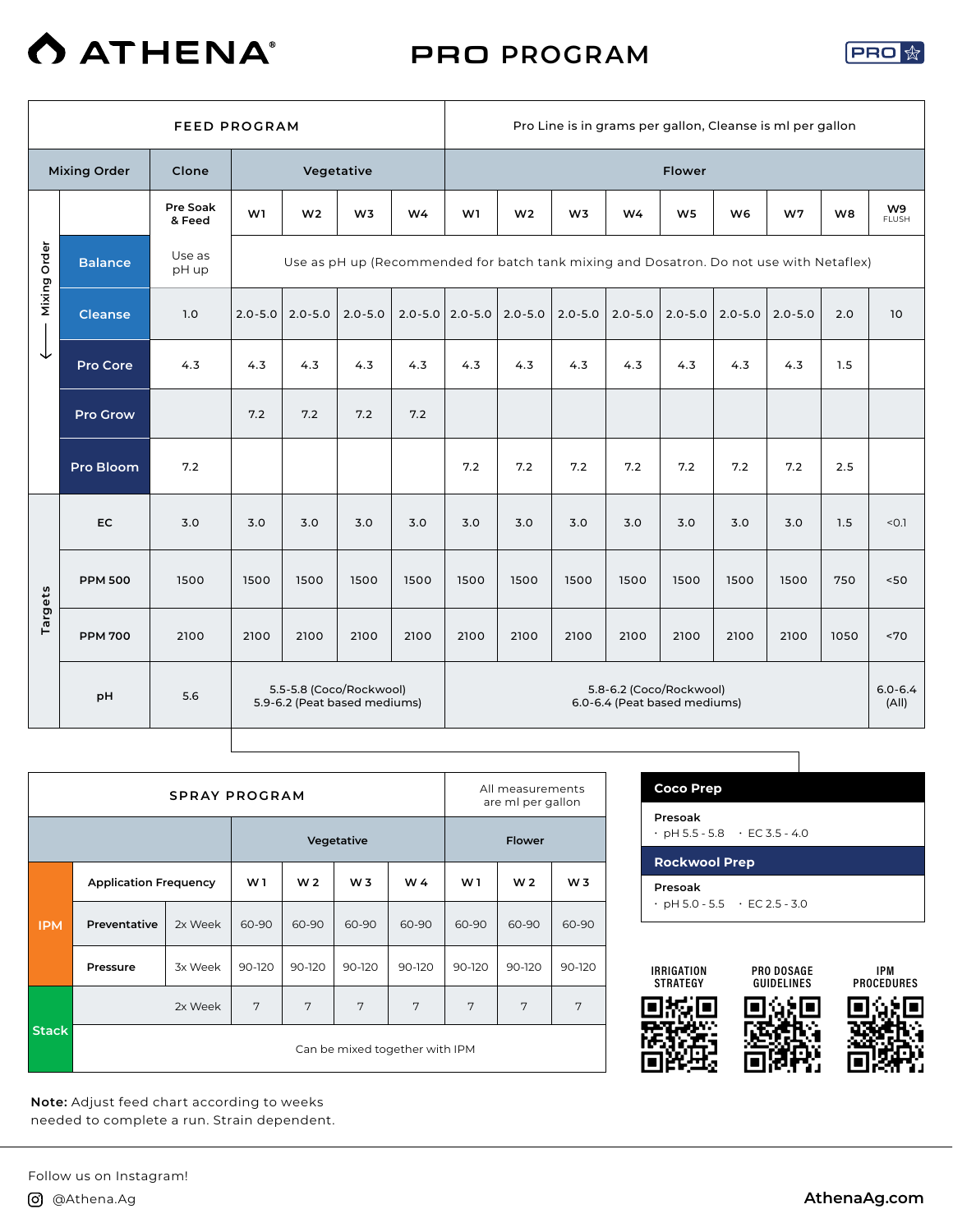

#### PRO **PROGRAM METRIC**



|              |                     |                    | <b>FEED PROGRAM</b> |                                                         |                |              |              |                |              |              |                                                         |                | Pro Line is in grams per 10 L, Cleanse is ml per 10 L                                   |      |                      |
|--------------|---------------------|--------------------|---------------------|---------------------------------------------------------|----------------|--------------|--------------|----------------|--------------|--------------|---------------------------------------------------------|----------------|-----------------------------------------------------------------------------------------|------|----------------------|
|              | <b>Mixing Order</b> | Clone              |                     | Vegetative                                              |                |              |              |                |              |              | Flower                                                  |                |                                                                                         |      |                      |
|              |                     | Pre Soak<br>& Feed | W1                  | W <sub>2</sub>                                          | W <sub>3</sub> | W4           | W1           | W <sub>2</sub> | W3           | W4           | W <sub>5</sub>                                          | W <sub>6</sub> | W7                                                                                      | W8   | W9<br><b>FLUSH</b>   |
| Mixing Order | <b>Balance</b>      | Use as<br>pH up    |                     |                                                         |                |              |              |                |              |              |                                                         |                | Use as pH up (Recommended for batch tank mixing and Dosatron. Do not use with Netaflex) |      |                      |
|              | <b>Cleanse</b>      | 3.0                | $5.0 - 13.0$        | $5.0 - 13.0$                                            | $5.0 - 13.0$   | $5.0 - 13.0$ | $5.0 - 13.0$ | $5.0 - 13.0$   | $5.0 - 13.0$ | $5.0 - 13.0$ | $5.0 - 13.0$                                            | $5.0 - 13.0$   | $5.0 - 13.0$                                                                            | 5.0  | 26.0                 |
| ↓            | Pro Core            | 11.4               | 11.4                | 11.4                                                    | 11.4           | 11.4         | 11.4         | 11.4           | 11.4         | 11.4         | 11.4                                                    | 11.4           | 11.4                                                                                    | 4.0  |                      |
|              | <b>Pro Grow</b>     |                    | 19.0                | 19.0                                                    | 19.0           | 19.0         |              |                |              |              |                                                         |                |                                                                                         |      |                      |
|              | Pro<br><b>Bloom</b> | 19.0               |                     |                                                         |                |              | 19.0         | 19.0           | 19.0         | 19.0         | 19.0                                                    | 19.0           | 19.0                                                                                    | 6.6  |                      |
|              | <b>EC</b>           | 3.0                | 3.0                 | 3.0                                                     | 3.0            | 3.0          | 3.0          | 3.0            | 3.0          | 3.0          | 3.0                                                     | 3.0            | 3.0                                                                                     | 1.5  | < 0.1                |
|              | <b>PPM 500</b>      | 1500               | 1500                | 1500                                                    | 1500           | 1500         | 1500         | 1500           | 1500         | 1500         | 1500                                                    | 1500           | 1500                                                                                    | 750  | $<50$                |
| Targets      | <b>PPM 700</b>      | 2100               | 2100                | 2100                                                    | 2100           | 2100         | 2100         | 2100           | 2100         | 2100         | 2100                                                    | 2100           | 2100                                                                                    | 1050 | ~5                   |
|              | pH                  | 5.6                |                     | 5.5-5.8 (Coco/Rockwool)<br>5.9-6.2 (Peat based mediums) |                |              |              |                |              |              | 5.8-6.2 (Coco/Rockwool)<br>6.0-6.4 (Peat based mediums) |                |                                                                                         |      | $6.0 - 6.4$<br>(A  ) |

|              |                              |            | <b>SPRAY PROGRAM</b> |                |                |                                |         | All measurements<br>are ml per 10 L |                |
|--------------|------------------------------|------------|----------------------|----------------|----------------|--------------------------------|---------|-------------------------------------|----------------|
|              |                              |            |                      | Vegetative     |                |                                |         | <b>Flower</b>                       |                |
|              | <b>Application Frequency</b> |            | W1                   | W <sub>2</sub> | W <sub>3</sub> | W 4                            | W 1     | W <sub>2</sub>                      | W <sub>3</sub> |
| <b>IPM</b>   | Preventative                 | 2x<br>Week | 158-238              | 158-238        | 158-238        | 158-238                        | 158-238 | 158-238                             | 158-238        |
|              | Pressure                     | 3x<br>Week | 238-317              | 238-317        | 238-317        | 238-317                        | 238-317 | 238-317                             | 238-317        |
|              |                              | 2x<br>Week | 18                   | 18             | 18             | 18                             | 18      | 18                                  | 18             |
| <b>Stack</b> |                              |            |                      |                |                | Can be mixed together with IPM |         |                                     |                |

**Note:** Adjust feed chart according to weeks needed to complete a run. Strain dependent.

| <b>Coco Prep</b>                                     |  |
|------------------------------------------------------|--|
| Presoak<br>$\cdot$ pH 5.5 - 5.8 $\cdot$ EC 3.5 - 4.0 |  |
| <b>Rockwool Prep</b>                                 |  |
|                                                      |  |

ן

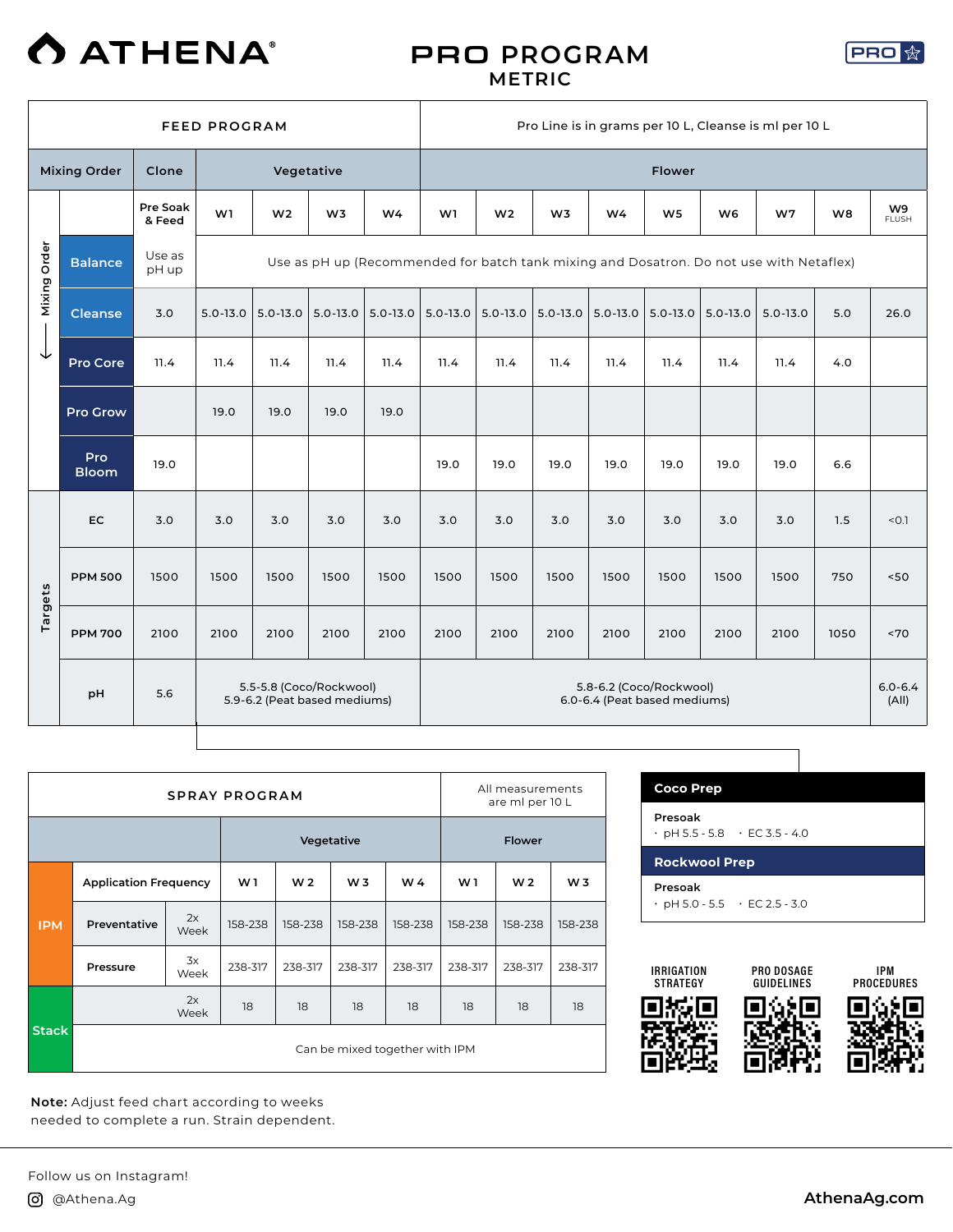# **O ATHENA®**

## PRO **PROGRAMA**



|                 |                  | PROGRAMA DE ABONO           |                |                       |                              |                                                                                                   |                |                |                | Pro Line es en gramos por galón, Cleanse es ml por galón              |                |                |                |      |                         |
|-----------------|------------------|-----------------------------|----------------|-----------------------|------------------------------|---------------------------------------------------------------------------------------------------|----------------|----------------|----------------|-----------------------------------------------------------------------|----------------|----------------|----------------|------|-------------------------|
|                 | Orden de Mezcla  | Clone                       |                |                       | Vegetativo                   |                                                                                                   |                |                |                |                                                                       | Floración      |                |                |      |                         |
|                 |                  | Remojo<br>previo<br>& Abono | S <sub>1</sub> | S <sub>2</sub>        | S <sub>3</sub>               | S <sub>4</sub>                                                                                    | S <sub>1</sub> | S <sub>2</sub> | S <sub>3</sub> | S <sub>4</sub>                                                        | S <sub>5</sub> | S <sub>6</sub> | S <sub>7</sub> | S8   | S <sub>9</sub><br>PURGA |
|                 | <b>Balance</b>   | Usar si<br>pH sube          |                |                       |                              | Usar si pH sube (Recomendado para mezclas de tanque de solución y Dosatron. No usar con NetaFlex) |                |                |                |                                                                       |                |                |                |      |                         |
| Orden de Mezcal | <b>Cleanse</b>   | 1.0                         |                | $2.0 - 5.0$ 2.0 - 5.0 | $2.0 - 5.0$                  | $2.0 - 5.0$                                                                                       | $2.0 - 5.0$    | $2.0 - 5.0$    | $2.0 - 5.0$    | $2.0 - 5.0$                                                           | $2.0 - 5.0$    | $2.0 - 5.0$    | $2.0 - 5.0$    | 2.0  | 10                      |
| ◡               | <b>Pro Core</b>  | 4.3                         | 4.3            | 4.3                   | 4.3                          | 4.3                                                                                               | 4.3            | 4.3            | 4.3            | 4.3                                                                   | 4.3            | 4.3            | 4.3            | 1.5  |                         |
|                 | <b>Pro Grow</b>  |                             | 7.2            | 7.2                   | 7.2                          | 7.2                                                                                               |                |                |                |                                                                       |                |                |                |      |                         |
|                 | <b>Pro Bloom</b> | 7.2                         |                |                       |                              |                                                                                                   | 7.2            | 7.2            | 7.2            | 7.2                                                                   | 7.2            | 7.2            | 7.2            | 2.5  |                         |
|                 | <b>EC</b>        | 3.0                         | 3.0            | 3.0                   | 3.0                          | 3.0                                                                                               | 3.0            | 3.0            | 3.0            | 3.0                                                                   | 3.0            | 3.0            | 3.0            | 1.5  | < 0.1                   |
|                 | <b>PPM 500</b>   | 1500                        | 1500           | 1500                  | 1500                         | 1500                                                                                              | 1500           | 1500           | 1500           | 1500                                                                  | 1500           | 1500           | 1500           | 750  | 50<                     |
| Objetivos       | <b>PPM 700</b>   | 2100                        | 2100           | 2100                  | 2100                         | 2100                                                                                              | 2100           | 2100           | 2100           | 2100                                                                  | 2100           | 2100           | 2100           | 1050 | ~570                    |
|                 | pH               | 5.6                         |                |                       | 5.9-6.2 (Sustratos de turba) | 5.5-5.8 (Fibra de coco/Lana de rocal)                                                             |                |                |                | 5.8-6.2 (Fibra de coco/Lana de rocal)<br>6.0-6.4 (Sustratos de turba) |                |                |                |      | $6.0 - 6.4$<br>(Todos)  |

Т

|              |                          | PROGRAMA DE ASPERSIÓN |                |                |                 |                |                | Todas las medidas<br>son ml por galón |                |
|--------------|--------------------------|-----------------------|----------------|----------------|-----------------|----------------|----------------|---------------------------------------|----------------|
|              |                          |                       |                |                | Vegetativo      |                |                | Floración                             |                |
|              | Frecuencia de Aplicación |                       | S <sub>1</sub> | S <sub>2</sub> | S <sub>3</sub>  | S <sub>4</sub> | S <sub>1</sub> | S <sub>2</sub>                        | S <sub>3</sub> |
| <b>IPM</b>   | Preventivo               | 2x<br>Semana          | 60-90          | 60-90          | 60-90           | 60-90          | 60-90          | 60-90                                 | 60-90          |
|              | Presión                  | 3x<br>Semana          | 90-120         | 90-120         | 90-120          | 90-120         | 90-120         | 90-120                                | 90-120         |
|              |                          | 2x<br>Semana          | 7              | 7              | 7               | 7              | 7              | 7                                     | 7              |
| <b>Stack</b> |                          |                       |                |                | Mezclar con IMP |                |                |                                       |                |

**Nota:** Adjustar el gráfico de avance según a las semanas necesarias para completar una carrera. Dependiente de la tensión.

| <b>Fibra de coco Preparación</b>                           |
|------------------------------------------------------------|
| Remojo previo<br>$\cdot$ pH 5.5 - 5.8 $\cdot$ EC 3.5 - 4.0 |
|                                                            |
| Lana de roca Preparación                                   |

⅂

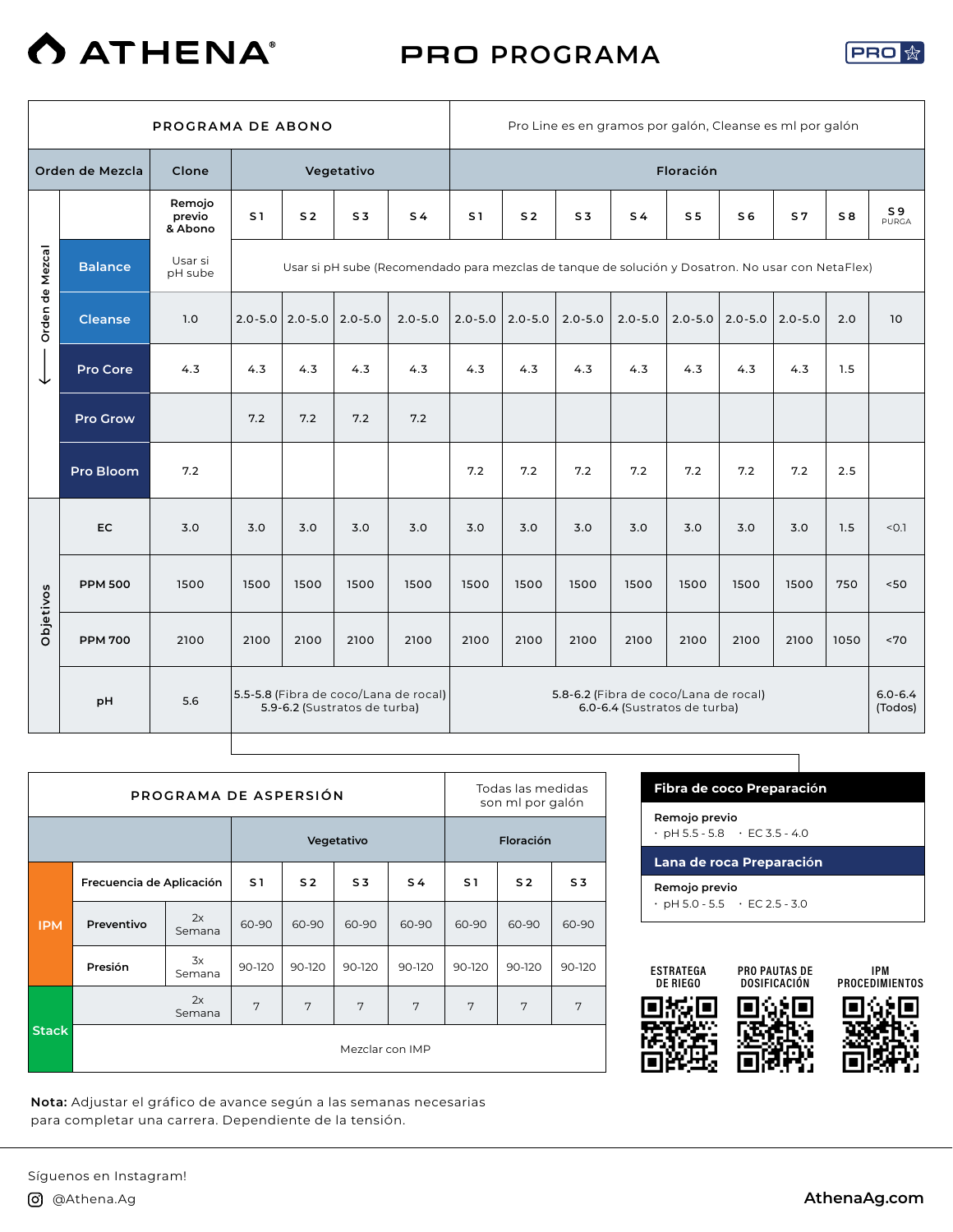

#### PRO **PROGRAM MÉTRICA**



|                 |                      |                                |                | PROGRAMA DE ABONO                                                     |                |                |                |                  |                |                                                                       |                |                | Pro Line está en gramos por 10 L, Cleanse está en ml por 10 L                                     |      |                        |
|-----------------|----------------------|--------------------------------|----------------|-----------------------------------------------------------------------|----------------|----------------|----------------|------------------|----------------|-----------------------------------------------------------------------|----------------|----------------|---------------------------------------------------------------------------------------------------|------|------------------------|
|                 | Orden de Mez-<br>cla | Clone                          |                |                                                                       | Vegetativo     |                |                |                  |                |                                                                       | Floración      |                |                                                                                                   |      |                        |
|                 |                      | Remojo<br>previo<br>&<br>Abono | S <sub>1</sub> | S <sub>2</sub>                                                        | S <sub>3</sub> | S <sub>4</sub> | S <sub>1</sub> | S <sub>2</sub>   | S <sub>3</sub> | S <sub>4</sub>                                                        | S <sub>5</sub> | S <sub>6</sub> | S <sub>7</sub>                                                                                    | S8   | S 9<br>PURGA           |
| Orden de Mezcal | <b>Balance</b>       | Usar si<br>pH<br>sube          |                |                                                                       |                |                |                |                  |                |                                                                       |                |                | Usar si pH sube (Recomendado para mezclas de tanque de solución y Dosatron. No usar con NetaFlex) |      |                        |
|                 | <b>Cleanse</b>       | 3.0                            | $5.0 - 13.0$   | $5.0 - 13.0$                                                          | $5.0 - 13.0$   | $5.0 - 13.0$   | $5.0 - 13.0$   | $  5.0 - 13.0  $ | $5.0 - 13.0$   | $5.0 - 13.0$                                                          | $5.0 - 13.0$   | $5.0 - 13.0$   | $5.0 - 13.0$                                                                                      | 5.0  | 26.0                   |
| ◡               | <b>Pro Core</b>      | 11.4                           | 11.4           | 11.4                                                                  | 11.4           | 11.4           | 11.4           | 11.4             | 11.4           | 11.4                                                                  | 11.4           | 11.4           | 11.4                                                                                              | 4.0  |                        |
|                 | <b>Pro Grow</b>      |                                | 19.0           | 19.0                                                                  | 19.0           | 19.0           |                |                  |                |                                                                       |                |                |                                                                                                   |      |                        |
|                 | <b>Pro Bloom</b>     | 19.0                           |                |                                                                       |                |                | 19.0           | 19.0             | 19.0           | 19.0                                                                  | 19.0           | 19.0           | 19.0                                                                                              | 6.6  |                        |
|                 | EC.                  | 3.0                            | 3.0            | 3.0                                                                   | 3.0            | 3.0            | 3.0            | 3.0              | 3.0            | 3.0                                                                   | 3.0            | 3.0            | 3.0                                                                                               | 1.5  | < 0.1                  |
|                 | <b>PPM 500</b>       | 1500                           | 1500           | 1500                                                                  | 1500           | 1500           | 1500           | 1500             | 1500           | 1500                                                                  | 1500           | 1500           | 1500                                                                                              | 750  | 50                     |
| Targets         | <b>PPM 700</b>       | 2100                           | 2100           | 2100                                                                  | 2100           | 2100           | 2100           | 2100             | 2100           | 2100                                                                  | 2100           | 2100           | 2100                                                                                              | 1050 | ~170                   |
|                 | pH                   | 5.6                            |                | 5.5-5.8 (Fibra de coco/Lana de rocal)<br>5.9-6.2 (Sustratos de turba) |                |                |                |                  |                | 5.8-6.2 (Fibra de coco/Lana de rocal)<br>6.0-6.4 (Sustratos de turba) |                |                |                                                                                                   |      | $6.0 - 6.4$<br>(Todos) |

|              |                          | PROGRAMA DE ASPERSIÓN |         |                |                 |         |         | Todas las medidas son<br>ml por 10 L |                |
|--------------|--------------------------|-----------------------|---------|----------------|-----------------|---------|---------|--------------------------------------|----------------|
|              |                          |                       |         | Vegetativo     |                 |         |         | Floración                            |                |
|              | Frecuencia de Aplicación |                       | S1      | S <sub>2</sub> | S <sub>3</sub>  | S 4     | S1      | S <sub>2</sub>                       | S <sub>3</sub> |
| <b>IPM</b>   | Preventivo               | 2x<br>Semana          | 158-238 | 158-238        | 158-238         | 158-238 | 158-238 | 158-238                              | 158-238        |
|              | Presión                  | 3x<br>Semana          | 238-317 | 238-317        | 238-317         | 238-317 | 238-317 | 238-317                              | 238-317        |
|              |                          | 2x<br>Semana          | 18      | 18             | 18              | 18      | 18      | 18                                   | 18             |
| <b>Stack</b> |                          |                       |         |                | Mezclar con IMP |         |         |                                      |                |

**Nota:** Adjustar el gráfico de avance según a las semanas necesarias para completar una carrera. Dependiente de la tensiÓn.

| Fibra de coco Preparación                                  |
|------------------------------------------------------------|
| Remojo previo<br>$\cdot$ pH 5.5 - 5.8 $\cdot$ EC 3.5 - 4.0 |
|                                                            |
| Lana de roca Preparación                                   |



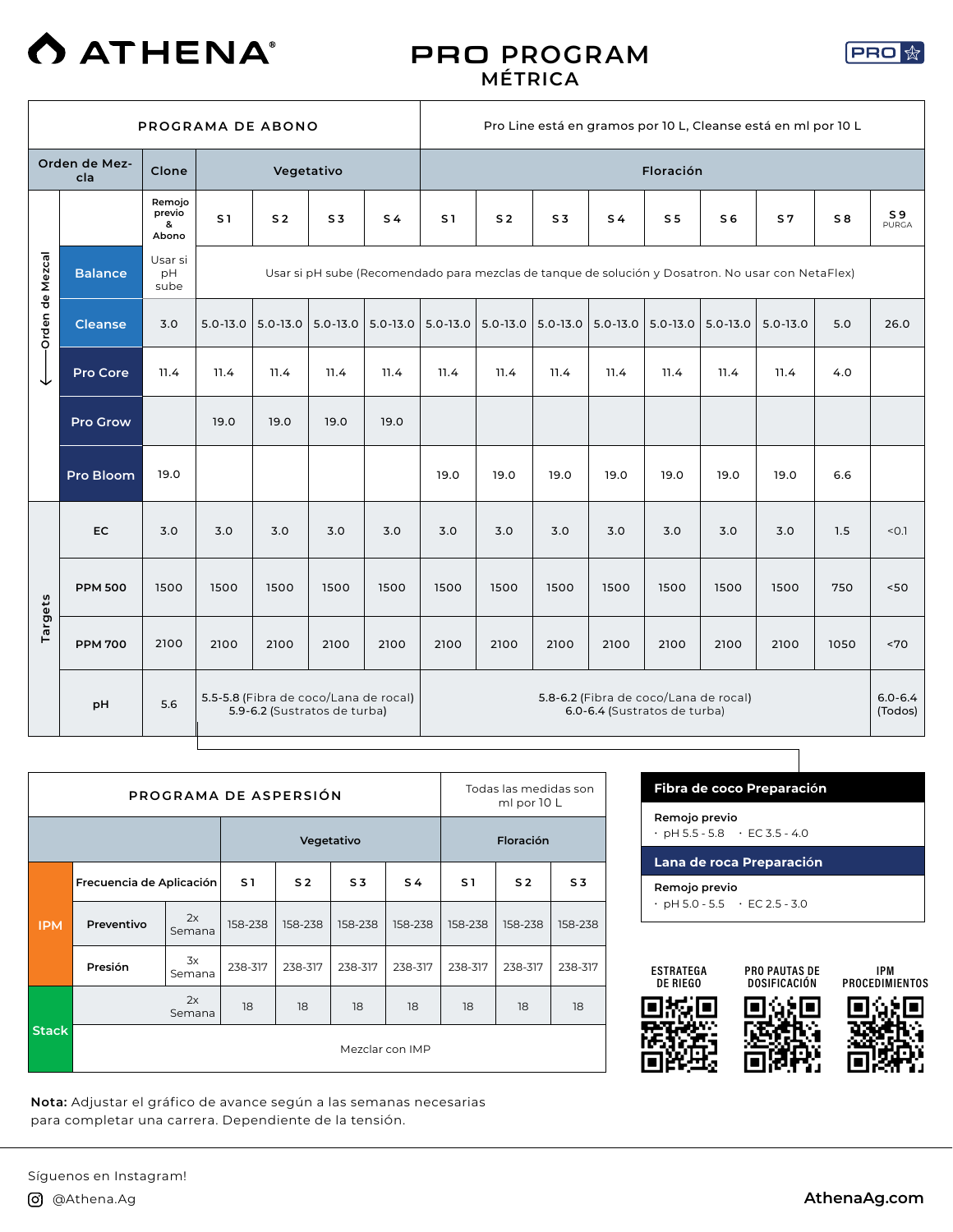

#### PRO **PROGRAMME MÉTRIQUES**



|                  |                     | PROGRAMME D'ALIMENTATION            |                |                                                                     |                |                |                                                                                                           |                |                |                |                |                | Pro Line est en grammes par 10 L, Cleanse est en ml par 10 L |                       |               |
|------------------|---------------------|-------------------------------------|----------------|---------------------------------------------------------------------|----------------|----------------|-----------------------------------------------------------------------------------------------------------|----------------|----------------|----------------|----------------|----------------|--------------------------------------------------------------|-----------------------|---------------|
|                  | Ordre de<br>Mélange | Cloner                              |                | Végétatif                                                           |                |                | Fleur                                                                                                     |                |                |                |                |                |                                                              |                       |               |
|                  |                     | Pré-<br>trempage et<br>alimentation | S <sub>1</sub> | S <sub>2</sub>                                                      | S <sub>3</sub> | S <sub>4</sub> | S <sub>1</sub>                                                                                            | S <sub>2</sub> | S <sub>3</sub> | S <sub>4</sub> | S <sub>5</sub> | S <sub>6</sub> | S <sub>7</sub>                                               | S8                    | S9<br>RINCAGE |
| Ordre de Mélange | <b>Balance</b>      | Utilisation<br>comme pH<br>up       |                |                                                                     |                |                | Utilisation comme pH up (Recommandé pour les mélanges en cuve et Dosatron. Ne pas utiliser avec NetaFlex) |                |                |                |                |                |                                                              |                       |               |
|                  | <b>Cleanse</b>      | 3.0                                 | $5.0 - 13.0$   | $5.0 - 13.0$                                                        | $5.0 - 13.0$   | $5.0 - 13.0$   | $5.0 - 13.0$                                                                                              | $5.0 - 13.0$   | $5.0 - 13.0$   | $5.0 - 13.0$   | $5.0 - 13.0$   | $5.0 - 13.0$   | $5.0 - 13.0$                                                 | 5.0                   | 26.0          |
| ◡                | Pro<br>Core         | 11.4                                | 11.4           | 11.4                                                                | 11.4           | 11.4           | 11.4                                                                                                      | 11.4           | 11.4           | 11.4           | 11.4           | 11.4           | 11.4                                                         | 4.0                   |               |
|                  | <b>Pro</b><br>Grow  |                                     | 19.0           | 19.0                                                                | 19.0           | 19.0           |                                                                                                           |                |                |                |                |                |                                                              |                       |               |
|                  | Pro<br><b>Bloom</b> | 19.0                                |                |                                                                     |                |                | 19.0                                                                                                      | 19.0           | 19.0           | 19.0           | 19.0           | 19.0           | 19.0                                                         | 6.6                   |               |
|                  | <b>EC</b>           | 3.0                                 | 3.0            | 3.0                                                                 | 3.0            | 3.0            | 3.0                                                                                                       | 3.0            | 3.0            | 3.0            | 3.0            | 3.0            | 3.0                                                          | 1.5                   | < 0.1         |
|                  | <b>PPM 500</b>      | 1500                                | 1500           | 1500                                                                | 1500           | 1500           | 1500                                                                                                      | 1500           | 1500           | 1500           | 1500           | 1500           | 1500                                                         | 750                   | $<50$         |
| Cibles           | <b>PPM 700</b>      | 2100                                | 2100           | 2100                                                                | 2100           | 2100           | 2100                                                                                                      | 2100           | 2100           | 2100           | 2100           | 2100           | 2100                                                         | 1050                  | ~5            |
|                  | pH                  | 5.6                                 |                | 5.5-5.8 (Coco/Laine de roche)<br>5.9-6.2 (Milieux à base de tourbe) |                |                | 5.8-6.2 (Coco/Laine de roche)<br>6.0-6.4 (Milieux à base de tourbe)                                       |                |                |                |                |                |                                                              | $6.0 - 6.4$<br>(Tous) |               |

|              | PROGRAMME DE PULVÉRISATION |               |                   |                |                |                | Toutes les mesures sont<br>exprimées en ml pour 10 L |                |         |  |
|--------------|----------------------------|---------------|-------------------|----------------|----------------|----------------|------------------------------------------------------|----------------|---------|--|
|              |                            |               |                   |                | Végétatif      | Fleur          |                                                      |                |         |  |
|              | Fréquence<br>D'application |               | S <sub>1</sub>    | S <sub>2</sub> | S <sub>3</sub> | S <sub>4</sub> | S1                                                   | S <sub>2</sub> | S 3     |  |
| <b>IPM</b>   | Préventif                  | 2x<br>Semaine | 158-238           | 158-238        | 158-238        | 158-238        | 158-238                                              | 158-238        | 158-238 |  |
|              | Pression                   | 3x<br>Semaine | 238-317           | 238-317        | 238-317        | 238-317        | 238-317                                              | 238-317        | 238-317 |  |
|              |                            | 2x<br>Semaine | 18                | 18             | 18             | 18             | 18                                                   | 18             | 18      |  |
| <b>Stack</b> |                            |               | Combiner avec IPM |                |                |                |                                                      |                |         |  |

**Noter:** Ajustez le tableau d'alimentation en fonction aux semaines nécessaires pour terminer une course. Dépendant de la souche.

 $\overline{\phantom{a}}$ 

| <b>Coco Préparation</b>                                   |                            |  |  |  |  |  |  |  |  |
|-----------------------------------------------------------|----------------------------|--|--|--|--|--|--|--|--|
| Pré-trempage<br>$\cdot$ pH 5.5 - 5.8 $\cdot$ EC 3.5 - 4.0 |                            |  |  |  |  |  |  |  |  |
|                                                           | Laine de roche Préparation |  |  |  |  |  |  |  |  |
| Pré-trempage<br>$\cdot$ pH 5.0 - 5.5 $\cdot$ EC 2.5 - 3.0 |                            |  |  |  |  |  |  |  |  |



PRO DIRECTIVES POSOLOGIQUES

IPM **PROCÉDURES** 



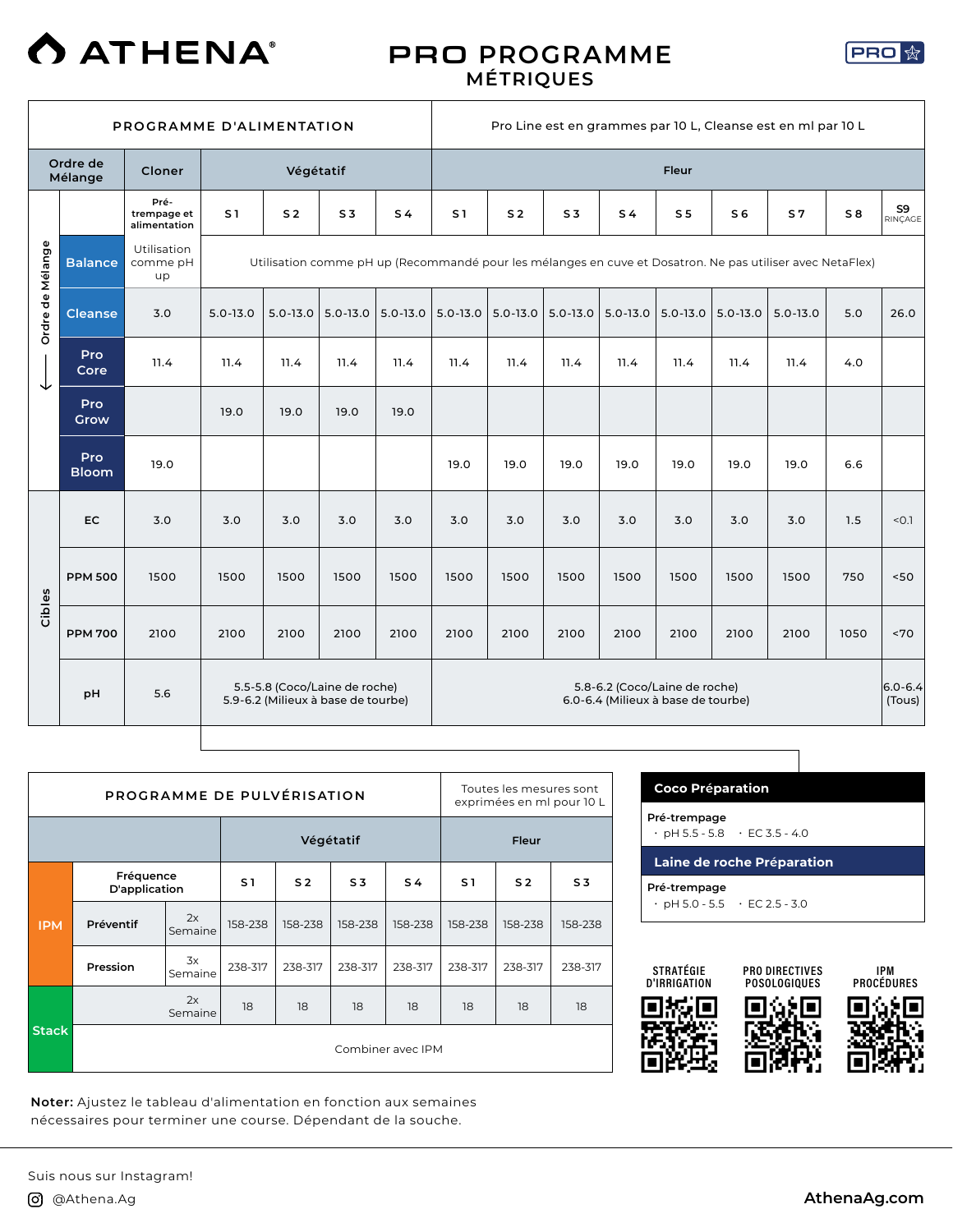

#### PRO **PROGRAMMA METRICA**



|                  |                     | PROGRAMMA DI ALIMENTAZIONE       |              |                |                                                            |                |              |                |                |                                                            |                |                | Pro Line è in grammi per 10 L, Cleanse è in ml per 10 L                                                               |      |                        |
|------------------|---------------------|----------------------------------|--------------|----------------|------------------------------------------------------------|----------------|--------------|----------------|----------------|------------------------------------------------------------|----------------|----------------|-----------------------------------------------------------------------------------------------------------------------|------|------------------------|
|                  | Order de<br>Mélange | Clone                            |              | Vegetativa     |                                                            |                |              | <b>Fiore</b>   |                |                                                            |                |                |                                                                                                                       |      |                        |
|                  |                     | Pre-Abraccibo<br>& Alimentazione | W1           | W <sub>2</sub> | W <sub>3</sub>                                             | W <sub>4</sub> | W1           | W <sub>2</sub> | W <sub>3</sub> | W4                                                         | W <sub>5</sub> | W <sub>6</sub> | W <sub>7</sub>                                                                                                        | W8   | W9<br><b>FLUSH</b>     |
| Order de Mélange | <b>Balance</b>      | Utilizzzare<br>come pH<br>up     |              |                |                                                            |                |              |                |                |                                                            |                |                | Utilizzzare come pH up (Raccomandato per la miscelazione del serbatoio batch e Dosatron. Non utilizzare con NetaFlex) |      |                        |
|                  | <b>Cleanse</b>      | 3.0                              | $5.0 - 13.0$ | $5.0 - 13.0$   | $5.0 - 13.0$                                               | $5.0 - 13.0$   | $5.0 - 13.0$ | $5.0 - 13.0$   | $5.0 - 13.0$   | $5.0 - 13.0$                                               | $5.0 - 13.0$   | $5.0 - 13.0$   | $5.0 - 13.0$                                                                                                          | 5.0  | 26.0                   |
| ↓                | <b>Pro Core</b>     | 11.4                             | 11.4         | 11.4           | 11.4                                                       | 11.4           | 11.4         | 11.4           | 11.4           | 11.4                                                       | 11.4           | 11.4           | 11.4                                                                                                                  | 4.0  |                        |
|                  | Pro<br>Grow         |                                  | 19.0         | 19.0           | 19.0                                                       | 19.0           |              |                |                |                                                            |                |                |                                                                                                                       |      |                        |
|                  | Pro<br><b>Bloom</b> | 19.0                             |              |                |                                                            |                | 19.0         | 19.0           | 19.0           | 19.0                                                       | 19.0           | 19.0           | 19.0                                                                                                                  | 6.6  |                        |
|                  | EC                  | 3.0                              | 3.0          | 3.0            | 3.0                                                        | 3.0            | 3.0          | 3.0            | 3.0            | 3.0                                                        | 3.0            | 3.0            | 3.0                                                                                                                   | 1.5  | < 0.1                  |
|                  | <b>PPM 500</b>      | 1500                             | 1500         | 1500           | 1500                                                       | 1500           | 1500         | 1500           | 1500           | 1500                                                       | 1500           | 1500           | 1500                                                                                                                  | 750  | 50<                    |
| Obiettivi        | <b>PPM 700</b>      | 2100                             | 2100         | 2100           | 2100                                                       | 2100           | 2100         | 2100           | 2100           | 2100                                                       | 2100           | 2100           | 2100                                                                                                                  | 1050 | ~5                     |
|                  | pH                  | 5.6                              |              |                | 5.5-5.8 (Coco/Rockwool)<br>5.9-6.2 (Medio a base di torba) |                |              |                |                | 5.8-6.2 (Coco/Rockwool)<br>6.0-6.4 (Medio a base di torba) |                |                |                                                                                                                       |      | $6.0 - 6.4$<br>(Tutti) |

|              |                              | PROGRAMMA SPRAY |                |                |                |                | Tutte le misure sono in<br>ml per 10 L |                |                |  |  |
|--------------|------------------------------|-----------------|----------------|----------------|----------------|----------------|----------------------------------------|----------------|----------------|--|--|
|              |                              |                 |                | Vegetativa     |                | <b>Fiore</b>   |                                        |                |                |  |  |
|              | Frequenza di<br>Applicazione |                 | S <sub>1</sub> | S <sub>2</sub> | S <sub>3</sub> | S <sub>4</sub> | S <sub>1</sub>                         | S <sub>2</sub> | S <sub>3</sub> |  |  |
| <b>IPM</b>   | Preventivo                   | 2x<br>Settimana | 158-238        | 158-238        | 158-238        | 158-238        | 158-238                                | 158-238        | 158-238        |  |  |
|              | Pressione                    | 3x<br>Settimana | 238-317        | 238-317        | 238-317        | 238-317        | 238-317                                | 238-317        | 238-317        |  |  |
|              |                              | 2x<br>Settimana | 18             | 18             | 18             | 18             | 18                                     | 18             | 18             |  |  |
| <b>Stack</b> | Mescolare insieme con IPM    |                 |                |                |                |                |                                        |                |                |  |  |

**Nota:** Regolare il grafico di alimentazione in base alle settimane neccesarie per completare una corsa. Ceppo dipendente.

| <b>Coco Preparazione</b>     |                                           |  |  |  |  |  |  |  |
|------------------------------|-------------------------------------------|--|--|--|--|--|--|--|
| Pre-Abraccibo                |                                           |  |  |  |  |  |  |  |
|                              | $\cdot$ pH 5.5 - 5.8 $\cdot$ EC 3.5 - 4.0 |  |  |  |  |  |  |  |
| <b>Rockwool Preparazione</b> |                                           |  |  |  |  |  |  |  |
|                              |                                           |  |  |  |  |  |  |  |
| Pre-Abraccibo                |                                           |  |  |  |  |  |  |  |





IPM **PROCEDURES**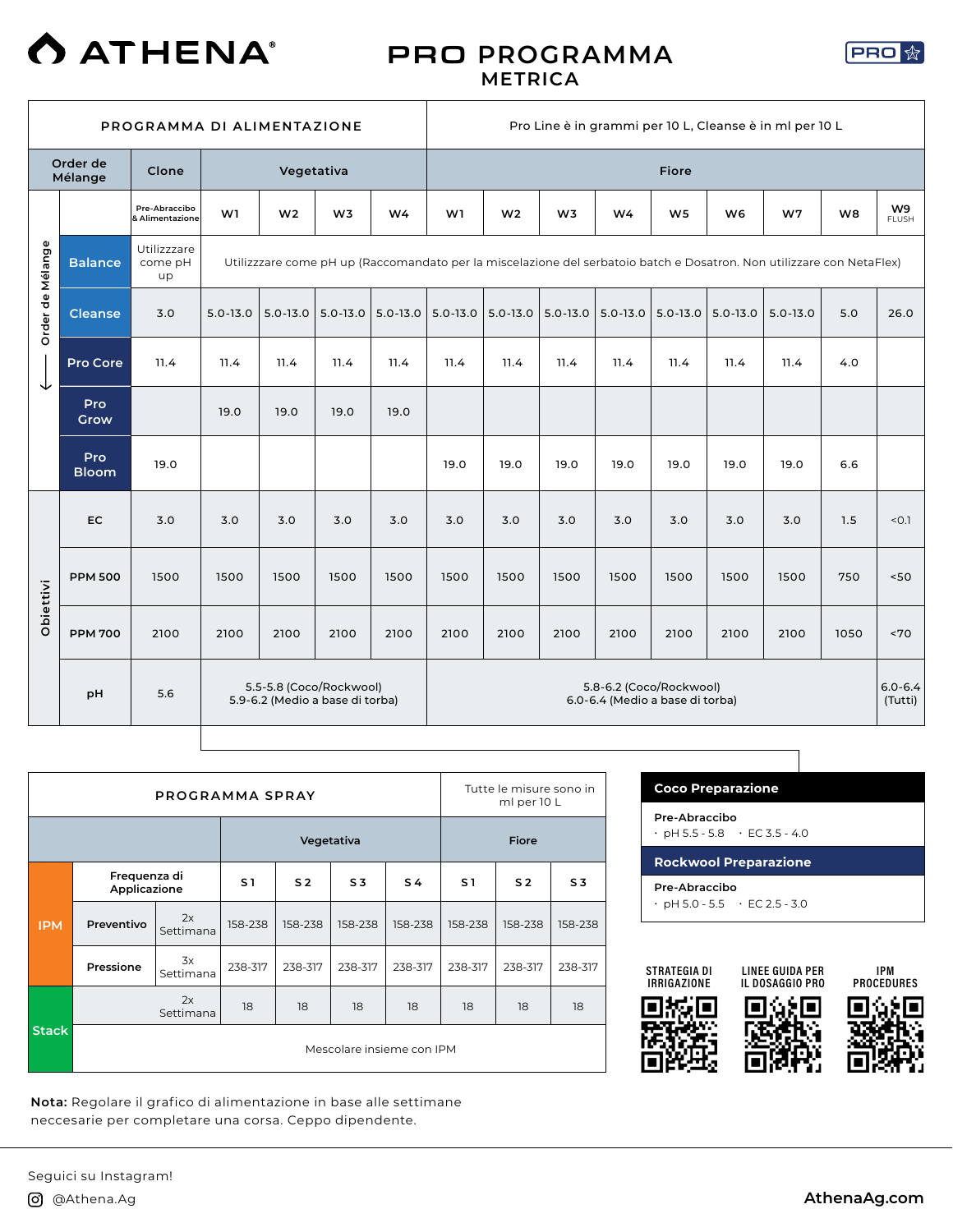

#### PRO **PROGRAM METRIEK**



|            |                 |                             | <b>VOERPROGRAMMA</b> |                                                                                                 |                |                |                                                            | Pro Line is in gram per 10 L, Cleanse is in ml per 10 L |                |                         |                |              |              |      |                       |  |
|------------|-----------------|-----------------------------|----------------------|-------------------------------------------------------------------------------------------------|----------------|----------------|------------------------------------------------------------|---------------------------------------------------------|----------------|-------------------------|----------------|--------------|--------------|------|-----------------------|--|
|            | Mengvolgor      | Clone                       |                      | Vegetatief                                                                                      |                |                |                                                            |                                                         |                |                         | <b>Bloei</b>   |              |              |      |                       |  |
|            |                 | Voor-<br>weken<br>& Voer    | W1                   | W <sub>2</sub>                                                                                  | W <sub>3</sub> | W <sub>4</sub> | W1                                                         | W <sub>2</sub>                                          | W <sub>3</sub> | W4                      | W <sub>5</sub> | W6           | W7           | W8   | W9<br>SPOELEN         |  |
| Mengvolgor | <b>Balance</b>  | Gebrui-<br>ken als<br>pH up |                      | Gebruiken asl pH up (Aanbevolen voor batchtank mengen en Dosatron. Neit gebruiken met NetaFlex) |                |                |                                                            |                                                         |                |                         |                |              |              |      |                       |  |
|            | <b>Cleanse</b>  | 3.0                         | $5.0 - 13.0$         | $5.0 - 13.0$                                                                                    | $5.0 - 13.0$   | $5.0 - 13.0$   |                                                            | $5.0 - 13.0$ 5.0 - 13.0                                 | $5.0 - 13.0$   | $5.0 - 13.0$ 5.0 - 13.0 |                | $5.0 - 13.0$ | $5.0 - 13.0$ | 5.0  | 26.0                  |  |
| ↓          | <b>Pro Core</b> | 114                         | 11.4                 | 11.4                                                                                            | 11.4           | 11.4           | 11.4                                                       | 11.4                                                    | 11.4           | 11.4                    | 11.4           | 11.4         | 11.4         | 4.0  |                       |  |
|            | <b>Pro Grow</b> |                             | 19.0                 | 19.0                                                                                            | 19.0           | 19.0           |                                                            |                                                         |                |                         |                |              |              |      |                       |  |
|            | Pro Bloom       | 19.0                        |                      |                                                                                                 |                |                | 19.0                                                       | 19.0                                                    | 19.0           | 19.0                    | 19.0           | 19.0         | 19.0         | 6.6  |                       |  |
|            | <b>EC</b>       | 3.0                         | 3.0                  | 3.0                                                                                             | 3.0            | 3.0            | 3.0                                                        | 3.0                                                     | 3.0            | 3.0                     | 3.0            | 3.0          | 3.0          | 1.5  | < 0.1                 |  |
|            | <b>PPM 500</b>  | 1500                        | 1500                 | 1500                                                                                            | 1500           | 1500           | 1500                                                       | 1500                                                    | 1500           | 1500                    | 1500           | 1500         | 1500         | 750  | 50                    |  |
| Doelen     | <b>PPM 700</b>  | 2100                        | 2100                 | 2100                                                                                            | 2100           | 2100           | 2100                                                       | 2100                                                    | 2100           | 2100                    | 2100           | 2100         | 2100         | 1050 | ~5                    |  |
|            | pH              | 5.6                         |                      | 5.5-5.8 (Koko/Steenwol)<br>5.9-6.2 (Op basis van turf)                                          |                |                | 5.8-6.2 (Koko/Steenwol)<br>$6.0 - 6.4$ (Op basis van turf) |                                                         |                |                         |                |              |              |      | $6.0 - 6.4$<br>(AllE) |  |

|              |                       |            | <b>SPROEIPROGRAMMA</b> |                |            |              | Alle hoeve elheden<br>zijn ml per 10 L |                |         |  |  |
|--------------|-----------------------|------------|------------------------|----------------|------------|--------------|----------------------------------------|----------------|---------|--|--|
|              |                       |            |                        |                | Vegetatief | <b>Bloei</b> |                                        |                |         |  |  |
|              | Toepassingsfrequentie | W1         | W <sub>2</sub>         | W <sub>3</sub> | W 4        | W 1          | W <sub>2</sub>                         | W <sub>3</sub> |         |  |  |
| <b>IPM</b>   | Preventief            | 2x<br>Week | 158-238                | 158-238        | 158-238    | 158-238      | 158-238                                | 158-238        | 158-238 |  |  |
|              | 3x<br>Druk<br>Week    |            | 238-317                | 238-317        | 238-317    | 238-317      | 238-317                                | 238-317        | 238-317 |  |  |
|              |                       | 2x<br>Week | 18                     | 18             | 18         | 18           | 18                                     | 18             | 18      |  |  |
| <b>Stack</b> | Samen met IPM mengen  |            |                        |                |            |              |                                        |                |         |  |  |

**Let op:** Pas de voertabel aan volgens tot weken die nodig zijn om een run te voltooien. Afhankelijk van de soort.

| <b>Koko Voorbereiding</b>                              |                               |
|--------------------------------------------------------|-------------------------------|
| Voorweken<br>$\cdot$ pH 5.5 - 5.8 $\cdot$ EC 3.5 - 4.0 |                               |
|                                                        | <b>Steenwol Voorbereiding</b> |
| Voorweken                                              |                               |

ヿ





IPM **PROCEDURES**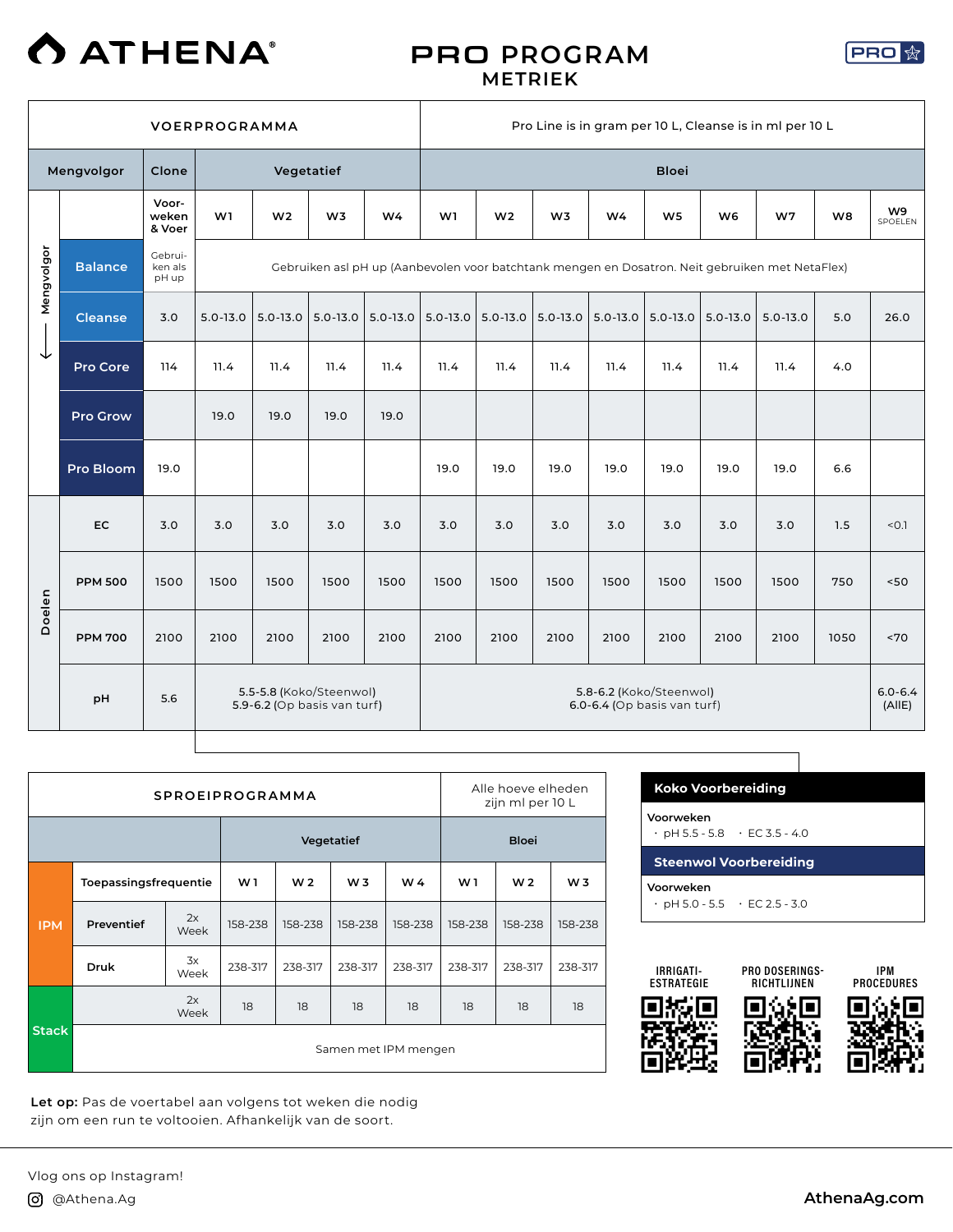

PRO 程序



|      |                |            | 给剂计划                               |                       |             |             | Pro Line的计量单位为: 克/加仑, Cleanse 的计量单位为: 毫升/加仑。 |             |             |             |             |             |             |      |                     |
|------|----------------|------------|------------------------------------|-----------------------|-------------|-------------|----------------------------------------------|-------------|-------------|-------------|-------------|-------------|-------------|------|---------------------|
|      | Mixing 混剂次序    | 克隆阶段       |                                    |                       | 植物生长阶段      |             | 开花阶段                                         |             |             |             |             |             |             |      |                     |
|      |                | 浸泡 &<br>给剂 | 第一周                                | 第二周                   | 第三周         | 第四周         | 第一周                                          | 第二周         | 第三周         | 第四周         | 第五周         | 第六周         | 第七周         | 第八周  | 第九周<br>冲洗           |
| 混剂次序 | <b>Balance</b> | 用作值调高剂     |                                    |                       |             |             | 用作值调高剂 (建议罐式批混时和加药泵一起使用。请勿与一起使用。)            |             |             |             |             |             |             |      |                     |
| ◡    | <b>Cleanse</b> | 1.0        |                                    | $2.0 - 5.0$ 2.0 - 5.0 | $2.0 - 5.0$ | $2.0 - 5.0$ | $2.0 - 5.0$                                  | $2.0 - 5.0$ | $2.0 - 5.0$ | $2.0 - 5.0$ | $2.0 - 5.0$ | $2.0 - 5.0$ | $2.0 - 5.0$ | 2.0  | 10                  |
|      | Pro Core       | 4.3        | 4.3                                | 4.3                   | 4.3         | 4.3         | 4.3                                          | 4.3         | 4.3         | 4.3         | 4.3         | 4.3         | 4.3         | 1.5  |                     |
|      | Pro Grow       |            | 7.2                                | 7.2                   | 7.2         | 7.2         |                                              |             |             |             |             |             |             |      |                     |
|      | Pro Bloom      | 7.2        |                                    |                       |             |             | 7.2                                          | 7.2         | 7.2         | 7.2         | 7.2         | 7.2         | 7.2         | 2.5  |                     |
|      | <b>EC</b>      | 3.0        | 3.0                                | 3.0                   | 3.0         | 3.0         | 3.0                                          | 3.0         | 3.0         | 3.0         | 3.0         | 3.0         | 3.0         | 1.5  | < 0.1               |
|      | <b>PPM 500</b> | 1500       | 1500                               | 1500                  | 1500        | 1500        | 1500                                         | 1500        | 1500        | 1500        | 1500        | 1500        | 1500        | 750  | $<50$               |
| 目标   | <b>PPM 700</b> | 2100       | 2100                               | 2100                  | 2100        | 2100        | 2100                                         | 2100        | 2100        | 2100        | 2100        | 2100        | 2100        | 1050 | ~5                  |
|      | pH             | 5.6        | 5.5-5.8 (椰糠/石棉)<br>5.9-6.2 (泥炭培养基) |                       |             |             | 5.8-6.2 (椰糠/石棉)<br>6.0-6.4 (泥炭培养基)           |             |             |             |             |             |             |      | $6.0 - 6.4$<br>(所有) |

Т

|              |      |      | 喷洒计划   |        |        |        | 所有计量单位均为:<br>毫升/加仑 |        |        |  |  |  |
|--------------|------|------|--------|--------|--------|--------|--------------------|--------|--------|--|--|--|
|              |      |      |        |        | 植物生长阶段 | 开花阶段   |                    |        |        |  |  |  |
|              | 施用频率 |      | 第一周    | 第二周    | 第三周    | 第四周    | 第一周                | 第二周    | 第三周    |  |  |  |
| <b>IPM</b>   | 预防   | 一周两次 | 60-90  | 60-90  | 60-90  | 60-90  | 60-90              | 60-90  | 60-90  |  |  |  |
|              | 压力   | 一周三次 | 90-120 | 90-120 | 90-120 | 90-120 | 90-120             | 90-120 | 90-120 |  |  |  |
|              |      | 一周两次 | 7      | 7      | 7      | 7      | 7                  | 7      | 7      |  |  |  |
| <b>Stack</b> | 与混合  |      |        |        |        |        |                    |        |        |  |  |  |

| 椰糠准备                                            |  |
|-------------------------------------------------|--|
| 浸泡<br>$\cdot$ pH 5.5 - 5.8 $\cdot$ EC 3.5 - 4.0 |  |
| 岩棉准备                                            |  |
| 浸泡<br>$\cdot$ pH 5.0 - 5.5 $\cdot$ EC 2.5 - 3.0 |  |

٦



**注意:**根据饲料图表调整

到完成一次跑步所需的几周。应变依赖。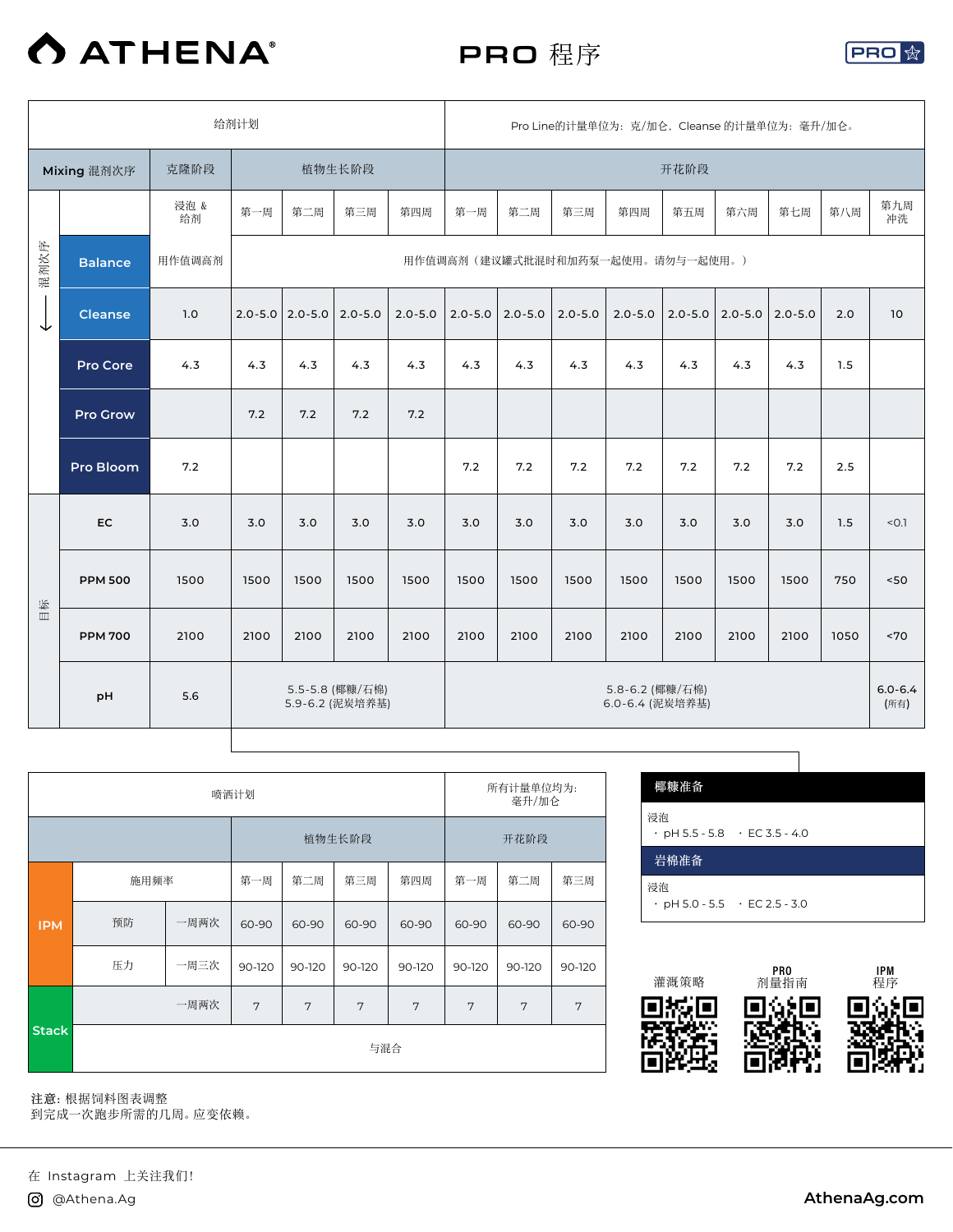

PRO 施肥时间表-公制



|      |                     |            | Pro Line 以克/10 L 为单位, Cleanse 以 ml/10 L 为单位 |                                    |              |              |      |                                   |              |              |                                    |              |              |      |                     |
|------|---------------------|------------|---------------------------------------------|------------------------------------|--------------|--------------|------|-----------------------------------|--------------|--------------|------------------------------------|--------------|--------------|------|---------------------|
|      | 混剂次序                | 克隆阶段       |                                             |                                    | 植物生长阶段       |              |      |                                   |              |              | 植物生长阶段                             |              |              |      |                     |
|      |                     | 浸泡 &<br>给剂 | 第一周                                         | 第二周                                | 第三周          | 第四周          | 第一周  | 第二周                               | 第三周          | 第四周          | 第五周                                | 第六周          | 第七周          | 第八周  | 第九周冲洗               |
| 混剂次序 | <b>Balance</b>      | 用作值调<br>高剂 |                                             |                                    |              |              |      | 用作值调高剂 (建议罐式批混时和加药泵一起使用。请勿与一起使用。) |              |              |                                    |              |              |      |                     |
|      | <b>Cleanse</b>      | 3.0        | $5.0 - 13.0$                                | $5.0 - 13.0$                       | $5.0 - 13.0$ | $5.0 - 13.0$ |      | $5.0 - 13.0$ 5.0 - 13.0           | $5.0 - 13.0$ | $5.0 - 13.0$ | $  5.0 - 13.0  $                   | $5.0 - 13.0$ | $5.0 - 13.0$ | 5.0  | 26.0                |
| ↓    | Pro Core            | 11.4       | 11.4                                        | 11.4                               | 11.4         | 11.4         | 11.4 | 11.4                              | 11.4         | 11.4         | 11.4                               | 11.4         | 11.4         | 4.0  |                     |
|      | Pro Grow            |            | 19.0                                        | 19.0                               | 19.0         | 19.0         |      |                                   |              |              |                                    |              |              |      |                     |
|      | Pro<br><b>Bloom</b> | 19.0       |                                             |                                    |              |              | 19.0 | 19.0                              | 19.0         | 19.0         | 19.0                               | 19.0         | 19.0         | 6.6  |                     |
|      | <b>EC</b>           | 3.0        | 3.0                                         | 3.0                                | 3.0          | 3.0          | 3.0  | 3.0                               | 3.0          | 3.0          | 3.0                                | 3.0          | 3.0          | 1.5  |                     |
|      | <b>PPM 500</b>      | 1500       | 1500                                        | 1500                               | 1500         | 1500         | 1500 | 1500                              | 1500         | 1500         | 1500                               | 1500         | 1500         | 750  | 500                 |
| 目标   | <b>PPM 700</b>      | 2100       | 2100                                        | 2100                               | 2100         | 2100         | 2100 | 2100                              | 2100         | 2100         | 2100                               | 2100         | 2100         | 1050 | < 700               |
|      | pH                  | 5.6        |                                             | 5.5-5.8 (椰糠/岩棉)<br>5.9-6.2 (泥炭培养基) |              |              |      |                                   |              |              | 5.8-6.2 (椰糠/石棉)<br>6.0-6.4 (泥炭培养基) |              |              |      | $6.0 - 6.4$<br>(所有) |

|              |      |          | 喷洒计划    |         |         |         | 所有计量单位均为:<br>毫升/加仑 |         |         |  |  |
|--------------|------|----------|---------|---------|---------|---------|--------------------|---------|---------|--|--|
|              |      |          |         |         | 植物生长阶段  |         | 开花阶段               |         |         |  |  |
|              | 施用频率 |          | 第一周     | 第二周     | 第三周     | 第四周     | 第一周                | 第二周     | 第三周     |  |  |
| <b>IPM</b>   | 预防   | 一周两<br>次 | 158-238 | 158-238 | 158-238 | 158-238 | 158-238            | 158-238 | 158-238 |  |  |
|              | 压力   | 一周三<br>次 | 238-317 | 238-317 | 238-317 | 238-317 | 238-317            | 238-317 | 238-317 |  |  |
|              |      | 一周两<br>次 | 18      | 18      | 18      | 18      | 18                 | 18      | 18      |  |  |
| <b>Stack</b> |      |          |         |         | 与混合     |         |                    |         |         |  |  |

| 椰糠准备<br>浸泡                                      |  |
|-------------------------------------------------|--|
| $\cdot$ pH 5.5 - 5.8 $\cdot$ EC 3.5 - 4.0       |  |
| 岩棉准备                                            |  |
| 浸泡<br>$\cdot$ pH 5.0 - 5.5 $\cdot$ EC 2.5 - 3.0 |  |

ヿ



**注意:**根据饲料图表调整

到完成一次跑步所需的几周。应变依赖。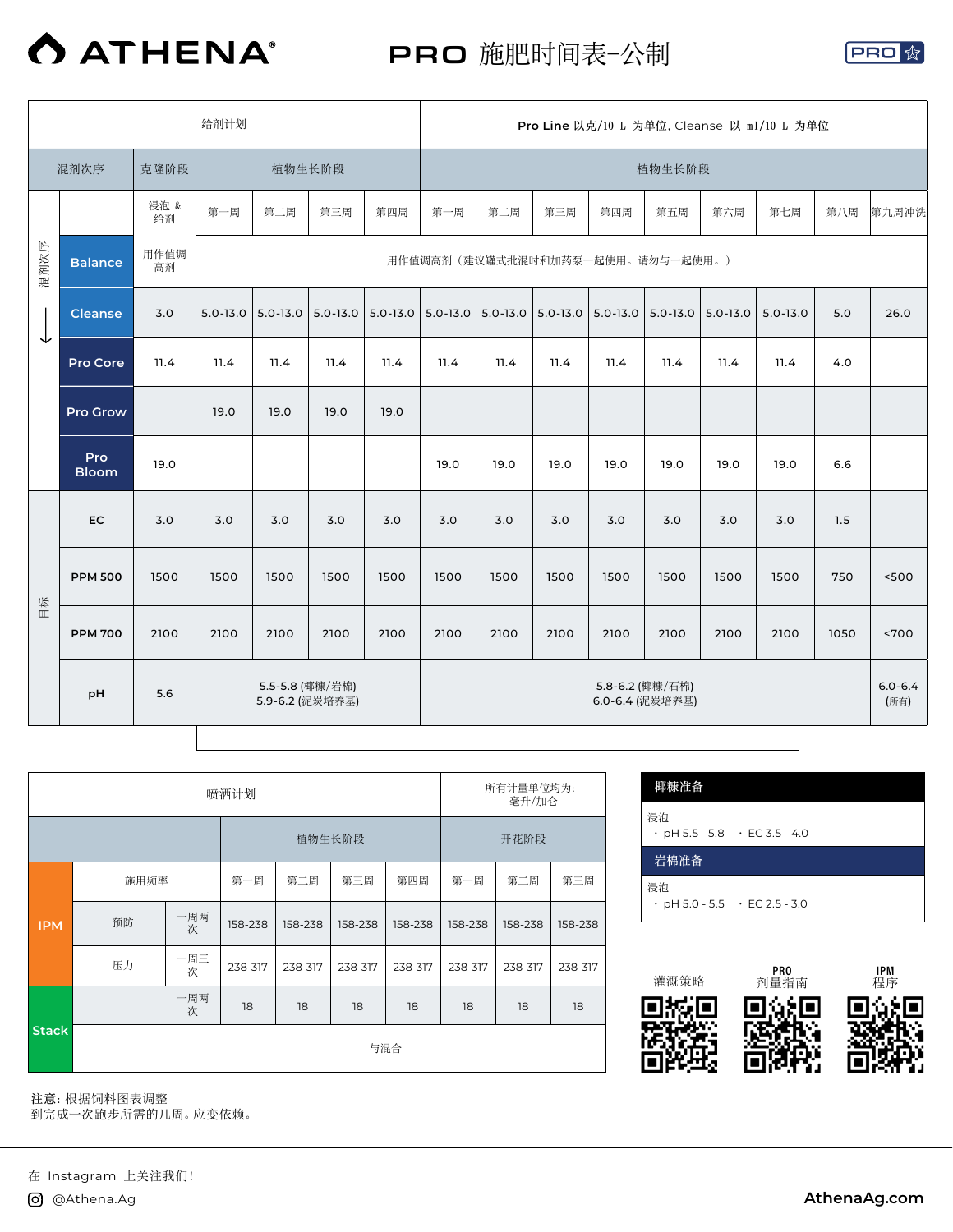

PRO CHƯƠNG TRÌNH



|             |                |                               | Pro Line tính bằng gam trên gallon, Cleanse là mi trên gallon |                |                         |                                                                                            |                |                |                |                                                                  |                |             |                |           |                         |
|-------------|----------------|-------------------------------|---------------------------------------------------------------|----------------|-------------------------|--------------------------------------------------------------------------------------------|----------------|----------------|----------------|------------------------------------------------------------------|----------------|-------------|----------------|-----------|-------------------------|
|             | Thứ tự trộn    | Nhân bản                      |                                                               |                | Trạng thái thực vật     |                                                                                            |                |                |                |                                                                  | Ra Hoa         |             |                |           |                         |
|             |                | Trước<br>khi tưới<br>& Cho ăn | T1                                                            | T <sub>2</sub> | T <sub>3</sub>          | T4                                                                                         | T <sub>1</sub> | T <sub>2</sub> | T <sub>3</sub> | <b>T4</b>                                                        | T <sub>5</sub> | T 6         | T <sub>7</sub> | <b>T8</b> | T9<br>XÅ                |
| Thứ tự trộn | <b>Balance</b> | Dùng lúc<br>pH tăng           |                                                               |                |                         | Dùng khi pH tăng (Đề xuất cho việc trôn trong bề chứa và Dosatron. Đừng dùng với NetaFlex) |                |                |                |                                                                  |                |             |                |           |                         |
|             | <b>Cleanse</b> | 1.0                           | $2.0 - 5.0$                                                   | $ 2.0 - 5.0 $  | $2.0 - 5.0$             | $2.0 - 5.0$                                                                                | $2.0 - 5.0$    | $2.0 - 5.0$    | $2.0 - 5.0$    | $2.0 - 5.0$                                                      | $2.0 - 5.0$    | $2.0 - 5.0$ | $2.0 - 5.0$    | 2.0       | 10                      |
| ↓           | Pro Core       | 4.3                           | 4.3                                                           | 4.3            | 4.3                     | 4.3                                                                                        | 4.3            | 4.3            | 4.3            | 4.3                                                              | 4.3            | 4.3         | 4.3            | 1.5       |                         |
|             | Pro Grow       |                               | 7.2                                                           | 7.2            | 7.2                     | 7.2                                                                                        |                |                |                |                                                                  |                |             |                |           |                         |
|             | Pro Bloom      | 7.2                           |                                                               |                |                         |                                                                                            | 7.2            | 7.2            | 7.2            | 7.2                                                              | 7.2            | 7.2         | 7.2            | 2.5       |                         |
|             | EC             | 3.0                           | 3.0                                                           | 3.0            | 3.0                     | 3.0                                                                                        | 3.0            | 3.0            | 3.0            | 3.0                                                              | 3.0            | 3.0         | 3.0            | 1.5       | < 0.1                   |
|             | <b>PPM 500</b> | 1500                          | 1500                                                          | 1500           | 1500                    | 1500                                                                                       | 1500           | 1500           | 1500           | 1500                                                             | 1500           | 1500        | 1500           | 750       | 50<                     |
| Mục tiêu    | <b>PPM 700</b> | 2100                          | 2100                                                          | 2100           | 2100                    | 2100                                                                                       | 2100           | 2100           | 2100           | 2100                                                             | 2100           | 2100        | 2100           | 1050      | ~170                    |
|             | pH             | 5.6                           |                                                               |                | 5.5-5.8 (Coco Rockwool) | 5.9-6.2 (Các môi trường có than bùn)                                                       |                |                |                | 5.8-6.2 (Coco Rockwool)<br>6.0-6.4 (Các môi trường có than bùns) |                |             |                |           | $6.0 - 6.4$<br>(Tất cả) |

|              |                               | CHƯƠNG TRÌNH PHUN |                    | Moi số đo theo đơn vi<br>mL trên gallon |                     |        |        |        |        |  |  |
|--------------|-------------------------------|-------------------|--------------------|-----------------------------------------|---------------------|--------|--------|--------|--------|--|--|
|              |                               |                   |                    |                                         | Trạng thái thực vật |        | Ra Hoa |        |        |  |  |
|              | Tần suất nguồn cấp dữ<br>liêu |                   | T1                 | T <sub>2</sub>                          | T3                  | T4     | T I    | T3     |        |  |  |
| <b>IPM</b>   | Phòng ngừa                    | 2x tuần           | 60-90              | 60-90                                   | 60-90               | 60-90  | 60-90  | 60-90  | 60-90  |  |  |
|              | Áp lực                        | 3x tuần           | 90-120             | 90-120                                  | 90-120              | 90-120 | 90-120 | 90-120 | 90-120 |  |  |
|              |                               | 2x tuần           | 7                  | 7                                       | 7                   | 7      | 7      | 7      | 7      |  |  |
| <b>Stack</b> |                               |                   | Trôn chung với IPM |                                         |                     |        |        |        |        |  |  |

**Lưu ý:** Điều chỉnh biểu đồ nguồn cấp dữ liệu theo cần nhiều tuần để hoàn thành một lần chạy. Độ căng phụ thuộc.

| Trước khi tưới<br>$\cdot$ pH 5.5 - 5.8 $\cdot$ EC 3.5 - 4.0 |  |
|-------------------------------------------------------------|--|
| Rockwool Chuẩn bị các:                                      |  |
| Trước khi tưới<br>$\cdot$ pH 5.0 - 5.5 $\cdot$ EC 2.5 - 3.0 |  |

٦



**HƯỚNG DẪN VỀ LIỀU LƯỢNG PRO**

**IPM THỦ TỤC**

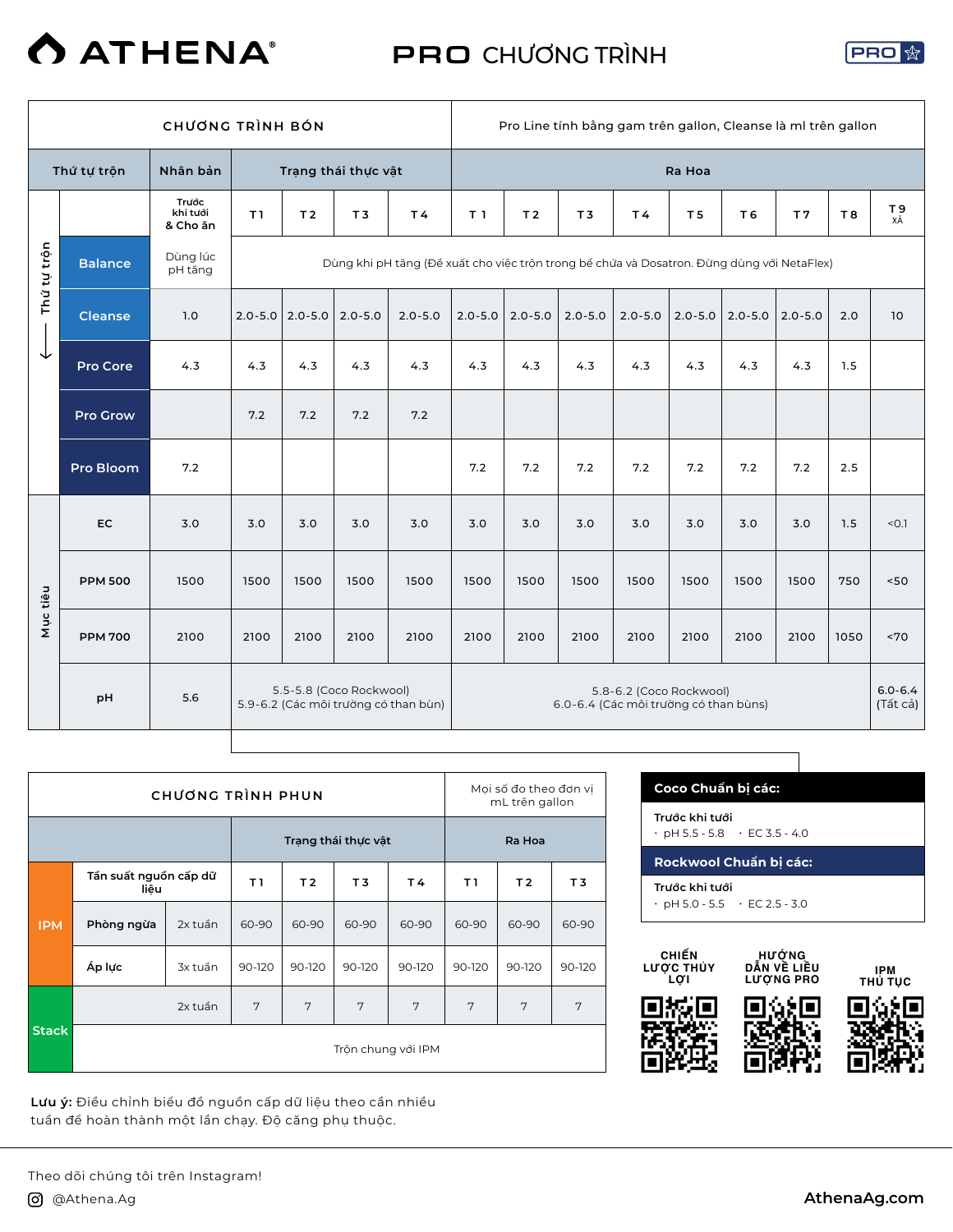

PRO CHƯƠNG TRÌNH HỆ MÉT



|             |                     |                               |              | <b>CHUONG TRÌNH BÓN</b>                                         |                |              | Pro Line tính bằng gam trên 10 L, Cleanse là ml trên 10 L |                |                |              |                                                                  |                |                                                                                            |      |                         |  |
|-------------|---------------------|-------------------------------|--------------|-----------------------------------------------------------------|----------------|--------------|-----------------------------------------------------------|----------------|----------------|--------------|------------------------------------------------------------------|----------------|--------------------------------------------------------------------------------------------|------|-------------------------|--|
|             | Thứ tự trộn         | Nhân<br>bản                   |              | Trạng thái thực vật                                             |                |              |                                                           |                |                |              | Ra Hoa                                                           |                |                                                                                            |      |                         |  |
|             |                     | Trước<br>khi tưới<br>& Cho ăn | T1           | T <sub>2</sub>                                                  | T <sub>3</sub> | T4           | T <sub>1</sub>                                            | T <sub>2</sub> | T <sub>3</sub> | T4           | T <sub>5</sub>                                                   | T <sub>6</sub> | T <sub>7</sub>                                                                             | T8   | T <sub>9</sub><br>ΧÅ    |  |
| Thứ tự trộn | <b>Balance</b>      | Dùng lúc<br>pH tăng           |              |                                                                 |                |              |                                                           |                |                |              |                                                                  |                | Dùng khi pH tăng (Đề xuất cho việc trôn trong bề chứa và Dosatron. Đừng dùng với NetaFlex) |      |                         |  |
|             | <b>Cleanse</b>      | 3.0                           | $5.0 - 13.0$ | $5.0 - 13.0$                                                    | $5.0 - 13.0$   | $5.0 - 13.0$ | $5.0 - 13.0$                                              | 5.0-13.0       | $5.0 - 13.0$   | $5.0 - 13.0$ | $5.0 - 13.0$                                                     | $5.0 - 13.0$   | $5.0 - 13.0$                                                                               | 5.0  | 26.0                    |  |
| ↓           | Pro Core            | 11.4                          | 11.4         | 11.4                                                            | 11.4           | 11.4         | 11.4                                                      | 11.4           | 11.4           | 11.4         | 11.4                                                             | 11.4           | 11.4                                                                                       | 4.0  |                         |  |
|             | <b>Pro Grow</b>     |                               | 19.0         | 19.0                                                            | 19.0           | 19.0         |                                                           |                |                |              |                                                                  |                |                                                                                            |      |                         |  |
|             | Pro<br><b>Bloom</b> | 19.0                          |              |                                                                 |                |              | 19.0                                                      | 19.0           | 19.0           | 19.0         | 19.0                                                             | 19.0           | 19.0                                                                                       | 6.6  |                         |  |
|             | <b>EC</b>           | 3.0                           | 3.0          | 3.0                                                             | 3.0            | 3.0          | 3.0                                                       | 3.0            | 3.0            | 3.0          | 3.0                                                              | 3.0            | 3.0                                                                                        | 1.5  | < 0.1                   |  |
|             | <b>PPM 500</b>      | 1500                          | 1500         | 1500                                                            | 1500           | 1500         | 1500                                                      | 1500           | 1500           | 1500         | 1500                                                             | 1500           | 1500                                                                                       | 750  | 50                      |  |
| Mục tiêu    | <b>PPM 700</b>      | 2100                          | 2100         | 2100                                                            | 2100           | 2100         | 2100                                                      | 2100           | 2100           | 2100         | 2100                                                             | 2100           | 2100                                                                                       | 1050 | ~5                      |  |
|             | pH                  | 5.6                           |              | 5.5-5.8 (Coco Rockwool)<br>5.9-6.2 (Các môi trường có than bùn) |                |              |                                                           |                |                |              | 5.8-6.2 (Coco Rockwool)<br>6.0-6.4 (Các môi trường có than bùns) |                |                                                                                            |      | $6.0 - 6.4$<br>(Tất cả) |  |
|             |                     |                               |              |                                                                 |                |              |                                                           |                |                |              |                                                                  |                |                                                                                            |      |                         |  |

|              |                               | CHƯƠNG TRÌNH PHUN |         |                |                     | Tất cả các phép đo là<br>ml trên 10 L |         |                |         |  |  |  |
|--------------|-------------------------------|-------------------|---------|----------------|---------------------|---------------------------------------|---------|----------------|---------|--|--|--|
|              |                               |                   |         |                | Trạng thái thực vật |                                       | Ra Hoa  |                |         |  |  |  |
|              | Tần suất nguồn cấp<br>dữ liêu |                   | T I     | T <sub>2</sub> | T3                  | T4                                    | T I     | T <sub>2</sub> | T3      |  |  |  |
| <b>IPM</b>   | Phòng ngừa                    | 2x tuần           | 158-238 | 158-238        | 158-238             | 158-238                               | 158-238 | 158-238        | 158-238 |  |  |  |
|              | Áp lực                        | 238-317           | 238-317 | 238-317        | 238-317             | 238-317                               | 238-317 | 238-317        |         |  |  |  |
|              |                               | 2x tuần           | 18      | 18             | 18                  | 18                                    | 18      | 18             | 18      |  |  |  |
| <b>Stack</b> | Trôn chung với IPM            |                   |         |                |                     |                                       |         |                |         |  |  |  |

**Lưu ý:** Điều chỉnh biểu đồ nguồn cấp dữ liệu theo cần nhiều tuần để hoàn thành một lần chạy. Độ căng phụ thuộc.

| Trước khi tưới<br>$\cdot$ pH 5.5 - 5.8 $\cdot$ EC 3.5 - 4.0 |                        |
|-------------------------------------------------------------|------------------------|
|                                                             | Rockwool Chuẩn bi các: |
| Trước khi tưới<br>$\cdot$ pH 5.0 - 5.5 $\cdot$ EC 2.5 - 3.0 |                        |



**HƯỚNG DẪN VỀ LIỀU LƯỢNG PRO**

**IPM THỦ TỤC**

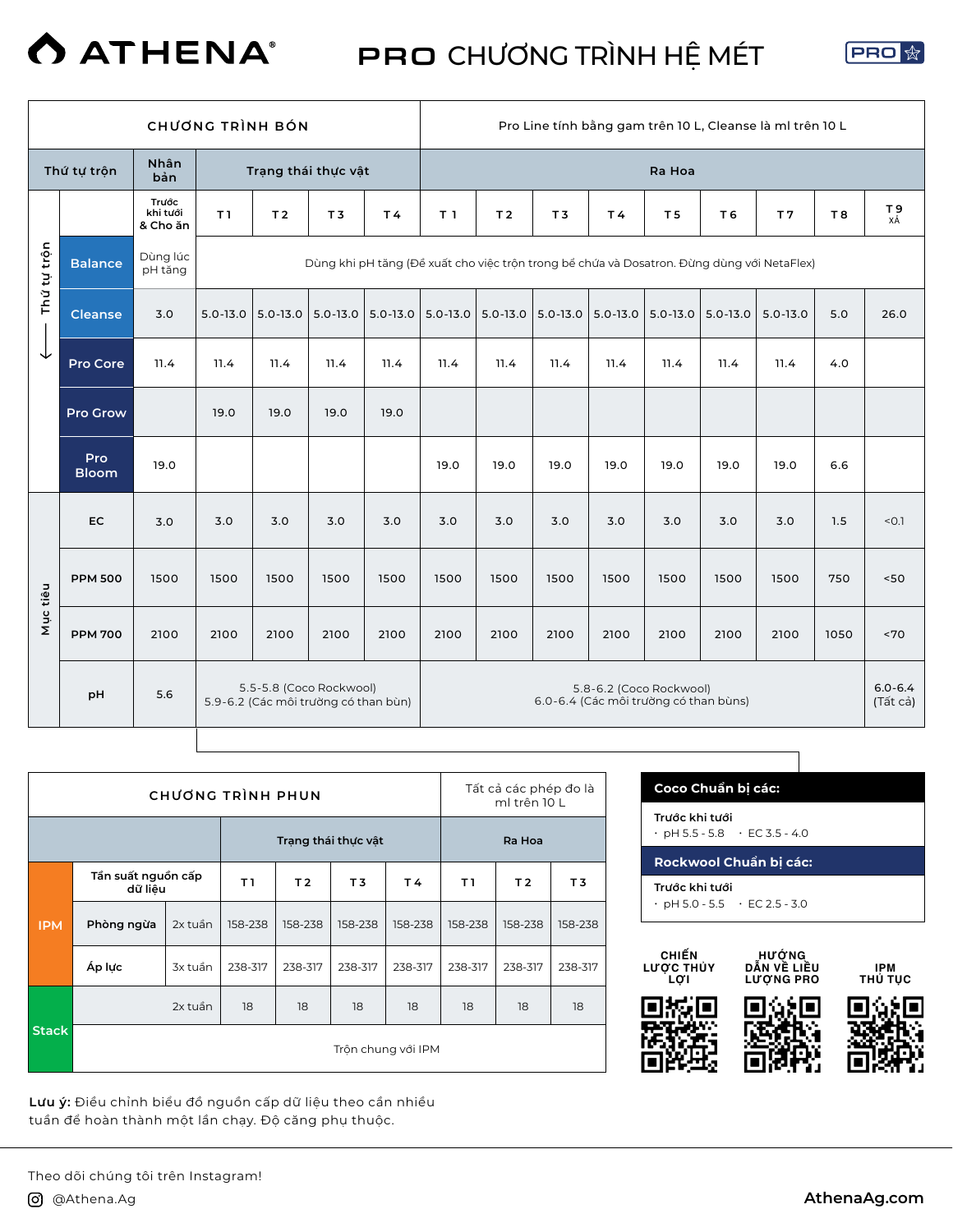

# PRO Πρόγραμμα



|             | ΠΡΟΓΡΑΜΜΑ ΛΙΠΑΝΣΗΣ         |                                        |      |                   |                                                               |              | To Pro Line είναι σε γραμμάρια ανά γαλόνι, το Cleanse είναι ml ανά 10 λίτρα |              |                                          |                                                               |                |                |                                                                                                                              |      |                                    |
|-------------|----------------------------|----------------------------------------|------|-------------------|---------------------------------------------------------------|--------------|-----------------------------------------------------------------------------|--------------|------------------------------------------|---------------------------------------------------------------|----------------|----------------|------------------------------------------------------------------------------------------------------------------------------|------|------------------------------------|
|             | Μίξη σειράς                | Κλώνος                                 |      |                   | Βλαστικός                                                     |              |                                                                             |              |                                          |                                                               | Λουλούδι       |                |                                                                                                                              |      |                                    |
|             |                            | Πριν<br>Πότισμα<br>& Ταίζω             | E 1  | E 2               | E <sub>3</sub>                                                | E4           | E1                                                                          | E 2          | E <sub>3</sub>                           | E 4                                                           | E <sub>5</sub> | E <sub>6</sub> | E 7                                                                                                                          | E8   | E 9<br>ΞΕΠΛΥΜΑ                     |
| Μίξη σειράς | <b>Balance</b>             | Χρησιμοποιήστε<br>για αύξηση<br>του pH |      |                   |                                                               |              |                                                                             |              | Μη χρησιμοποιείτε με συστήματα Netaflex) |                                                               |                |                | Χρησιμοποιήστε για αύξηση του pH (Συνίσταται για χρήση σε δεξαμενές ανάμειξης και σε δοσομετρικές αντλίες λίπανσης Dosatron. |      |                                    |
|             | <b>Cleanse</b>             | 3.0                                    |      | 5.0-13.0 5.0-13.0 | $5.0 - 13.0$                                                  | $5.0 - 13.0$ | $5.0 - 13.0$                                                                | $5.0 - 13.0$ | $  5.0 - 13.0  $                         | $5.0 - 13.0$                                                  | $5.0 - 13.0$   | $5.0 - 13.0$   | $5.0 - 13.0$                                                                                                                 | 5.0  | 26.0                               |
| ↓           | Pro Core                   | 11.4                                   | 11.4 | 11.4              | 11.4                                                          | 11.4         | 11.4                                                                        | 11.4         | 11.4                                     | 11.4                                                          | 11.4           | 11.4           | 11.4                                                                                                                         | 4.0  |                                    |
|             | <b>Pro Grow</b>            |                                        | 19.0 | 19.0              | 19.0                                                          | 19.0         |                                                                             |              |                                          |                                                               |                |                |                                                                                                                              |      |                                    |
|             | <b>Pro</b><br><b>Bloom</b> | 19.0                                   |      |                   |                                                               |              | 19.0                                                                        | 19.0         | 19.0                                     | 19.0                                                          | 19.0           | 19.0           | 19.0                                                                                                                         | 6.6  |                                    |
|             | <b>EC</b>                  | 3.0                                    | 3.0  | 3.0               | 3.0                                                           | 3.0          | 3.0                                                                         | 3.0          | 3.0                                      | 3.0                                                           | 3.0            | 3.0            | 3.0                                                                                                                          | 1.5  | < 0.1                              |
|             | <b>PPM 500</b>             | 1500                                   | 1500 | 1500              | 1500                                                          | 1500         | 1500                                                                        | 1500         | 1500                                     | 1500                                                          | 1500           | 1500           | 1500                                                                                                                         | 750  | 50<                                |
| Στόχος      | <b>PPM 700</b>             | 2100                                   | 2100 | 2100              | 2100                                                          | 2100         | 2100                                                                        | 2100         | 2100                                     | 2100                                                          | 2100           | 2100           | 2100                                                                                                                         | 1050 | ~170                               |
|             | pH                         | 5.6                                    |      |                   | 5.5-5.8 (Coco/Rockwool)<br>5.9-6.2 (Μεσαίο με βάση την τύρφη) |              |                                                                             |              |                                          | 5.8-6.2 (Coco/Rockwool)<br>6.0-6.4 (Μεσαίο με βάση την τύρφη) |                |                |                                                                                                                              |      | $6.0 - 6.4$<br>$(′O\lambda\alpha)$ |

|              |                       | ПРОГРАММА ФЕКАΣМОҮ |                |           |                       |         | Όλες οι μετρήσεις<br>είναι ml ανά 10 λίτρα |         |                |  |  |  |
|--------------|-----------------------|--------------------|----------------|-----------|-----------------------|---------|--------------------------------------------|---------|----------------|--|--|--|
|              |                       |                    |                | Βλαστικός |                       |         | Λουλούδι                                   |         |                |  |  |  |
|              | Συχνότητα Εφαρμογής   |                    | E <sub>1</sub> | E 2       | E <sub>3</sub><br>E 4 |         | E <sub>1</sub><br>E <sub>2</sub>           |         | E <sub>3</sub> |  |  |  |
| <b>IPM</b>   | Πρόληψη               | 2x<br>εβδομάδα     | 158-238        | 158-238   | 158-238               | 158-238 | 158-238                                    | 158-238 | 158-238        |  |  |  |
|              | Πίεση                 | 3x<br>εβδομάδα     | 238-317        | 238-317   | 238-317               | 238-317 | 238-317                                    | 238-317 | 238-317        |  |  |  |
|              |                       | 2x<br>εβδομάδα     | 18             | 18        | 18                    | 18      | 18                                         | 18      | 18             |  |  |  |
| <b>Stack</b> | Αναμείξτε μαζί με ΙΡΜ |                    |                |           |                       |         |                                            |         |                |  |  |  |

**ΠρινΠότισμα** pH 5.5 - 5.8 • EC 3.5 - 4.0 **Rockwool Προετοιμασία ΠρινΠότισμα**  $\cdot$  pH 5.0 - 5.5  $\cdot$  EC 2.5 - 3.0

**Coco Προετοιμασία**



**Σημείωση:** Προσαρμόστε το γράφημα τροφοδοσίας σύμφωνα με σε εβδομάδες που απαιτούνται για την ολοκλήρωση ενός τρεξίματος. Εξαρτάται από το στέλεχος.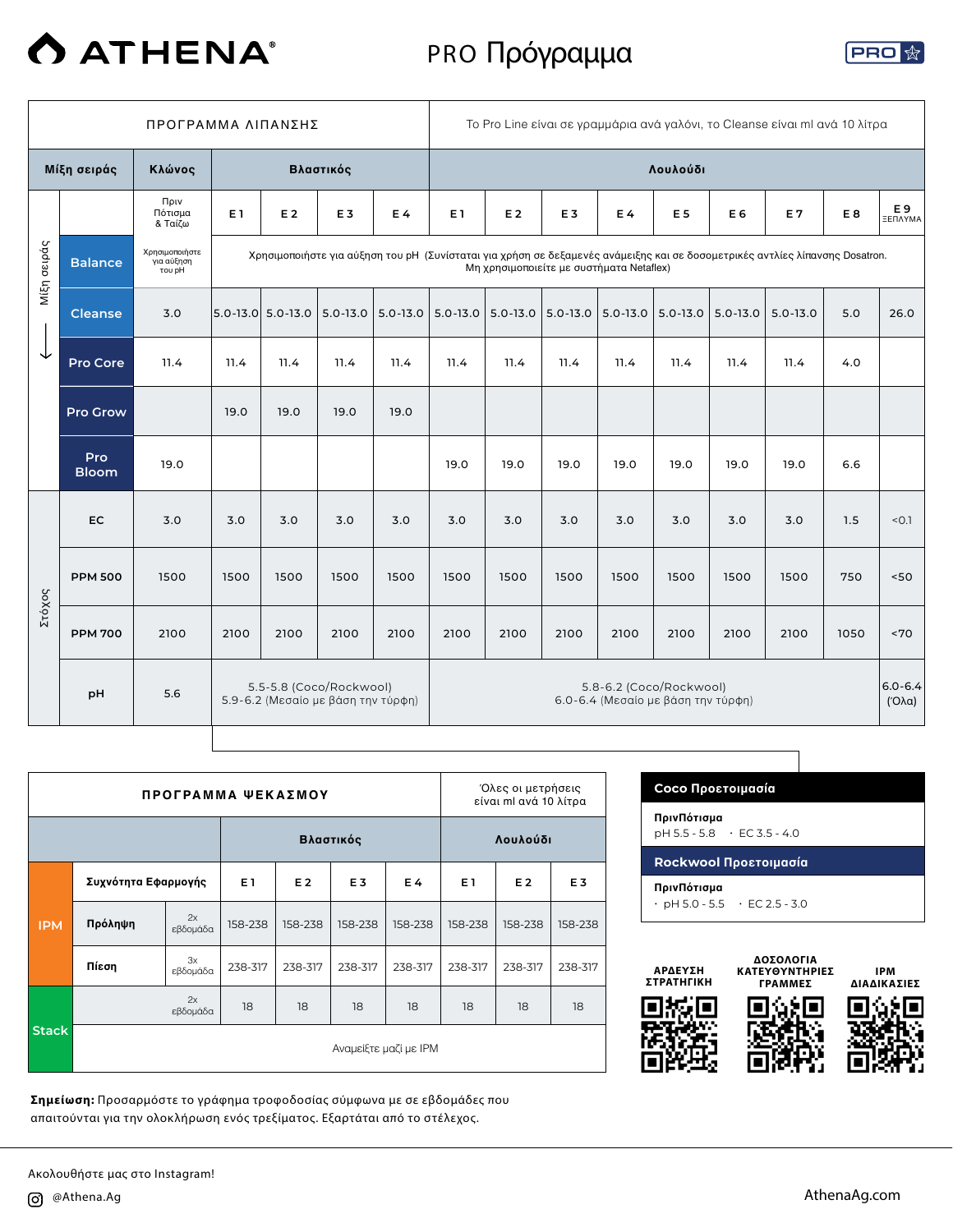

# PRO **ՐԱԳԻՐԸ**



|                  |                  |                                       | Pro Line-ը գրամներով է մեկ գալոնում, Մաքրումը՝ մլ մեկ գալոնում |                                         |                                                                      |                                                                                                  |             |                |             |                                                                   |                |                |             |       |                         |
|------------------|------------------|---------------------------------------|----------------------------------------------------------------|-----------------------------------------|----------------------------------------------------------------------|--------------------------------------------------------------------------------------------------|-------------|----------------|-------------|-------------------------------------------------------------------|----------------|----------------|-------------|-------|-------------------------|
|                  | Հերթականությունը | Կլոնավորում                           |                                                                |                                         | Աճի շրջան                                                            |                                                                                                  |             |                |             |                                                                   | Ծաղկման շրջան  |                |             |       |                         |
|                  |                  | նախապես ջրելը<br>& կերակրել           | $\sigma$ 1                                                     | C <sub>2</sub>                          | $\sigma$ 3                                                           | $\sqrt{64}$                                                                                      | $\sigma$ 1  | C <sub>2</sub> | $\sigma$ 3  | $\zeta$ 4                                                         | c <sub>5</sub> | C <sub>6</sub> | $C$ 7       | $C_8$ | Շ 9<br>ողողել           |
|                  | <b>Balance</b>   | Օգտագործեք<br>npulbu pH<br>բարձրացում |                                                                |                                         |                                                                      | Օգտագործեք որպես pH բարձրացում (Խորհուրդ է տրվում խմբաքանակային տանկի խառնման և Դոսատրոնի համար։ |             |                |             | Մի օգտագործեք NetaFlex-ի հետ)                                     |                |                |             |       |                         |
| Հերթականությունը | <b>Cleanse</b>   | 1.0                                   |                                                                | $\vert 2.0 - 5.0 \vert 2.0 - 5.0 \vert$ | $2.0 - 5.0$                                                          | $2.0 - 5.0$                                                                                      | $2.0 - 5.0$ | $2.0 - 5.0$    | $2.0 - 5.0$ | $2.0 - 5.0$                                                       | $2.0 - 5.0$    | $2.0 - 5.0$    | $2.0 - 5.0$ | 2.0   | 10                      |
|                  | <b>Pro Core</b>  | 4.3                                   | 4.3                                                            | 4.3                                     | 4.3                                                                  | 4.3                                                                                              | 4.3         | 4.3            | 4.3         | 4.3                                                               | 4.3            | 4.3            | 4.3         | 1.5   |                         |
| ↓                | <b>Pro Grow</b>  |                                       | 7.2                                                            | 7.2                                     | 7.2                                                                  | 7.2                                                                                              |             |                |             |                                                                   |                |                |             |       |                         |
|                  | Pro Bloom        | 7.2                                   |                                                                |                                         |                                                                      |                                                                                                  | 7.2         | 7.2            | 7.2         | 7.2                                                               | 7.2            | 7.2            | 7.2         | 2.5   |                         |
|                  | EC               | 3.0                                   | 3.0                                                            | 3.0                                     | 3.0                                                                  | 3.0                                                                                              | 3.0         | 3.0            | 3.0         | 3.0                                                               | 3.0            | 3.0            | 3.0         | 1.5   | < 0.1                   |
|                  | <b>PPM 500</b>   | 1500                                  | 1500                                                           | 1500                                    | 1500                                                                 | 1500                                                                                             | 1500        | 1500           | 1500        | 1500                                                              | 1500           | 1500           | 1500        | 750   | 50                      |
| Վերջնակետ        | <b>PPM 700</b>   | 2100                                  | 2100                                                           | 2100                                    | 2100                                                                 | 2100                                                                                             | 2100        | 2100           | 2100        | 2100                                                              | 2100           | 2100           | 2100        | 1050  | ~170                    |
|                  | pH               | 5.6                                   |                                                                |                                         | 5.5-5.8 (Coco/Rockwool)<br>5.9-6.2 (Տորֆի վրա հիմնված<br>միջավայրեր) |                                                                                                  |             |                |             | 5.8-6.2 (Coco/Rockwool)<br>6.0-6.4 (Տորֆի վրա հիմնված միջավայրեր) |                |                |             |       | $6.0 - 6.4$<br>(Բոլորը) |

┱

|              |                               | ՑՈՂԱՑՐՄԱՆ ՊԼԱՆ       |            |            |                           |        | Չափման միավոր մլ<br>մեկ գայոնում |            |        |  |  |
|--------------|-------------------------------|----------------------|------------|------------|---------------------------|--------|----------------------------------|------------|--------|--|--|
|              |                               |                      |            |            | Աճի շրջան                 |        | Ծաղկման շրջան                    |            |        |  |  |
|              | Կիրառման<br>հաճախականությունը |                      | $\sigma$ 1 | $\sqrt{2}$ | Շ3                        | Շ 4    | $\sigma$ 1                       | $\sqrt{2}$ | Շ3     |  |  |
| <b>IPM</b>   | Կանխարգելիչ                   | 2x 2wpwp             | 60-90      | 60-90      | 60-90                     | 60-90  | 60-90                            | 60-90      | 60-90  |  |  |
|              | Ճնշում                        | 3x <sub>2</sub> upup | 90-120     | 90-120     | 90-120                    | 90-120 | 90-120                           | 90-120     | 90-120 |  |  |
|              |                               | 2x <sub>2</sub> upup | 7          | 7          | 7                         | 7      | 7                                | 7          | 7      |  |  |
| <b>Stack</b> |                               |                      |            |            | Կարելի է խառնել IPM-ի հետ |        |                                  |            |        |  |  |

**Նշում.** Կարգավորեք սնուցման աղյուսակը ըստ մինչև շաբաթներ, որոնք անհրաժեշտ են վազքը ավարտելու համար: Լարվածությունից կախված:

| նախապես ջրելը | $\cdot$ pH 5.5 - 5.8 $\cdot$ EC 3.5 - 4.0 |
|---------------|-------------------------------------------|
|               | Rockwool պատրաստում                       |
| նախապես ջրելը |                                           |



PRO **ԴՈԶԱԶ ՈՒՂԵՑՈՒՅՑՆԵՐ**

IPM **ԿԱՐԳԸ**







Հետևեք մեզ Instagram-ում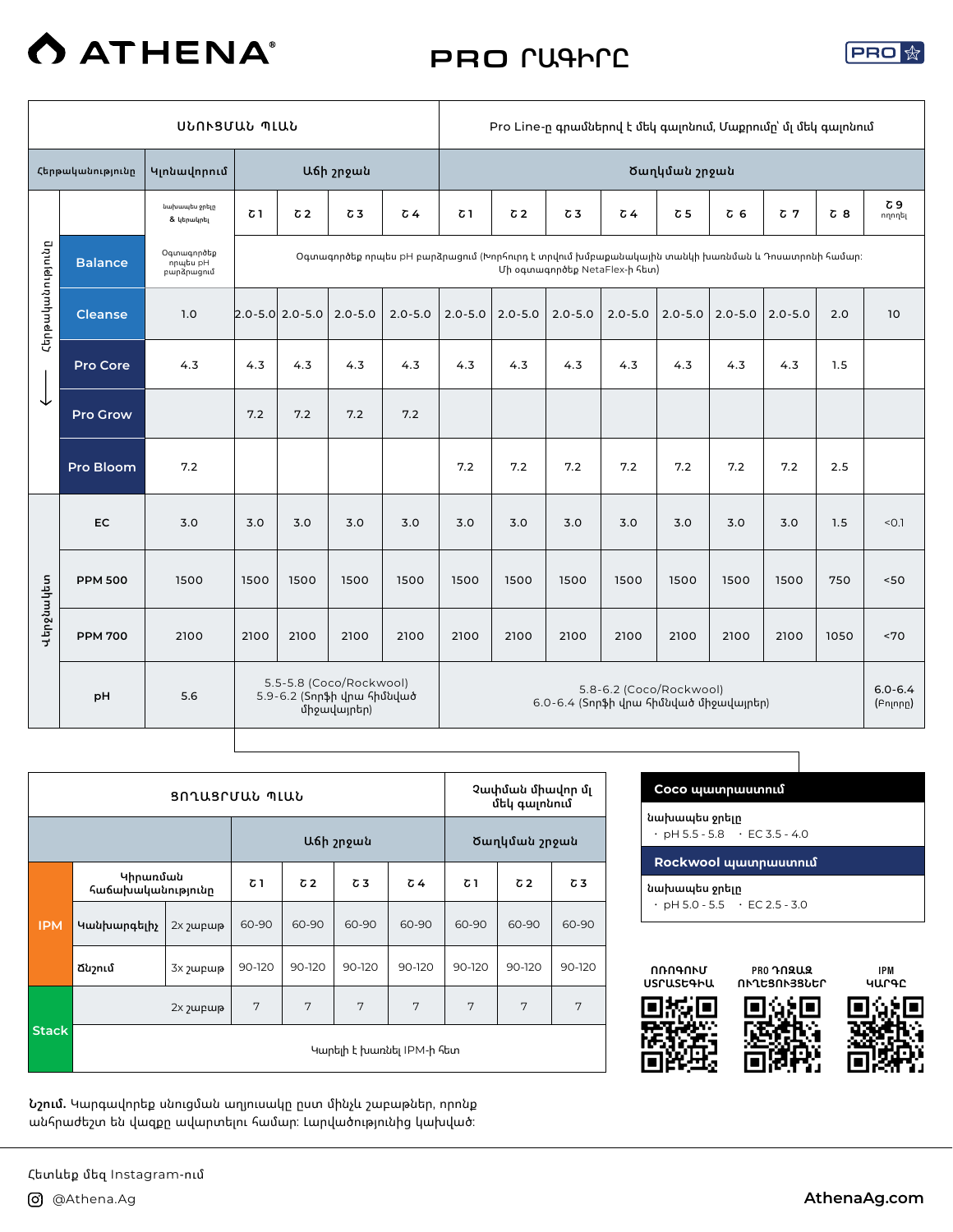

# PRO **ՄԵՏՐԻԿ ԾՐ**



|           |                                                                                                                                                                                                                  |                                | ՍՆՈՒՑՄԱՆ ՊԼԱՆ |                |                                                       |                |              |                |                                        |              |                         |                | Pro Line-n qnwund t 10 -nui, Cleanse-n'ui 10 -nui |            |                         |
|-----------|------------------------------------------------------------------------------------------------------------------------------------------------------------------------------------------------------------------|--------------------------------|---------------|----------------|-------------------------------------------------------|----------------|--------------|----------------|----------------------------------------|--------------|-------------------------|----------------|---------------------------------------------------|------------|-------------------------|
|           | Հերթականությունը Կլոնավորում                                                                                                                                                                                     |                                |               | Աճի շրջան      |                                                       |                |              |                |                                        |              | Ծաղկման շրջան           |                |                                                   |            |                         |
|           |                                                                                                                                                                                                                  | նախապես<br>ջրելը &<br>կերակրել | $\sigma$ 1    | C <sub>2</sub> | $\sigma$ 3                                            | C <sub>4</sub> | $\sigma$ 1   | C <sub>2</sub> | $\sigma$ 3                             | $\sqrt{64}$  | $\sigma$ 5              | C <sub>6</sub> | $C$ 7                                             | $\sigma$ 8 | Շ 9<br>ողողել           |
|           | Հերթականությունը<br>Օգտագործեք<br>Օգտագործեք որպես pH բարձրացում (Խորհուրդ է տրվում խմբաքանակային տանկի խառնման և Դոսատրոնի համար։<br><b>Balance</b><br>npultu pH<br>Մի օգտագործեք NetaFlex-ի հետ)<br>բարձրացում |                                |               |                |                                                       |                |              |                |                                        |              |                         |                |                                                   |            |                         |
|           | <b>Cleanse</b>                                                                                                                                                                                                   | 3.0                            | $5.0 - 13.0$  | $5.0 - 13.0$   | $5.0 - 13.0$                                          | $5.0 - 13.0$   | $5.0 - 13.0$ | $5.0 - 13.0$   | $5.0 - 13.0$                           | $5.0 - 13.0$ | $5.0 - 13.0$            | $5.0 - 13.0$   | $5.0 - 13.0$                                      | 5.0        | 26.0                    |
|           | Pro<br>Core                                                                                                                                                                                                      | 11.4                           | 11.4          | 11.4           | 11.4                                                  | 11.4           | 11.4         | 11.4           | 11.4                                   | 11.4         | 11.4                    | 11.4           | 11.4                                              | 4.0        |                         |
| ↓         | Pro<br>Grow                                                                                                                                                                                                      |                                | 19.0          | 19.0           | 19.0                                                  | 19.0           |              |                |                                        |              |                         |                |                                                   |            |                         |
|           | Pro<br><b>Bloom</b>                                                                                                                                                                                              | 19.0                           |               |                |                                                       |                | 19.0         | 19.0           | 19.0                                   | 19.0         | 19.0                    | 19.0           | 19.0                                              | 6.6        |                         |
|           | EC                                                                                                                                                                                                               | 3.0                            | 3.0           | 3.0            | 3.0                                                   | 3.0            | 3.0          | 3.0            | 3.0                                    | 3.0          | 3.0                     | 3.0            | 3.0                                               | 1.5        | < 0.1                   |
|           | <b>PPM 500</b>                                                                                                                                                                                                   | 1500                           | 1500          | 1500           | 1500                                                  | 1500           | 1500         | 1500           | 1500                                   | 1500         | 1500                    | 1500           | 1500                                              | 750        | 50<                     |
| Վերջնակետ | <b>PPM 700</b>                                                                                                                                                                                                   | 2100                           | 2100          | 2100           | 2100                                                  | 2100           | 2100         | 2100           | 2100                                   | 2100         | 2100                    | 2100           | 2100                                              | 1050       | ~5                      |
|           | pH                                                                                                                                                                                                               | 5.6                            |               | միջավայրեր)    | 5.5-5.8 (Coco/Rockwool)<br>5.9-6.2 (Տորֆի վրա հիմնված |                |              |                | 6.0-6.4 (Տորֆի վրա հիմնված միջավայրեր) |              | 5.8-6.2 (Coco/Rockwool) |                |                                                   |            | $6.0 - 6.4$<br>(Բոլորը) |

т

|              |                               |                                  | ՑՈՂԱՑՐՄԱՆ ՊԼԱՆ |            |                           |         | Չափման միավոր մլ<br>մեկ գայոնում |            |         |  |
|--------------|-------------------------------|----------------------------------|----------------|------------|---------------------------|---------|----------------------------------|------------|---------|--|
|              |                               |                                  |                | Աճի շրջան  |                           |         | Ծաղկման շրջան                    |            |         |  |
|              | Կիրառման<br>հաճախականությունը |                                  | Շ 1            | $\sqrt{2}$ | Շ3                        | Շ 4     | $\sigma$ 1                       | $\sqrt{2}$ | Շ3      |  |
| <b>IPM</b>   | Կանխարգելիչ                   | 2x<br><b><i><u>Jupup</u></i></b> | 158-238        | 158-238    | 158-238                   | 158-238 | 158-238                          | 158-238    | 158-238 |  |
|              | Ճնշում                        | 3x<br>շաբաթ                      | 238-317        | 238-317    | 238-317                   | 238-317 | 238-317                          | 238-317    | 238-317 |  |
|              |                               | 2x<br><b>2</b> upup              | 18             | 18         | 18                        | 18      | 18                               | 18         | 18      |  |
| <b>Stack</b> |                               |                                  |                |            | Կարելի է խառնել IPM-ի հետ |         |                                  |            |         |  |

**Նշում.** Կարգավորեք սնուցման աղյուսակը ըստ մինչև շաբաթներ, որոնք անհրաժեշտ են վազքը ավարտելու համար: Լարվածությունից կախված:

| Coco պատրաստում                                            |
|------------------------------------------------------------|
| նախապես ջրելը<br>$\cdot$ pH 5.5 - 5.8 $\cdot$ EC 3.5 - 4.0 |
|                                                            |
| Rockwool պատրաստում                                        |



PRO **ԴՈԶԱԶ ՈՒՂԵՑՈՒՅՑՆԵՐ**

IPM **ԿԱՐԳԸ**





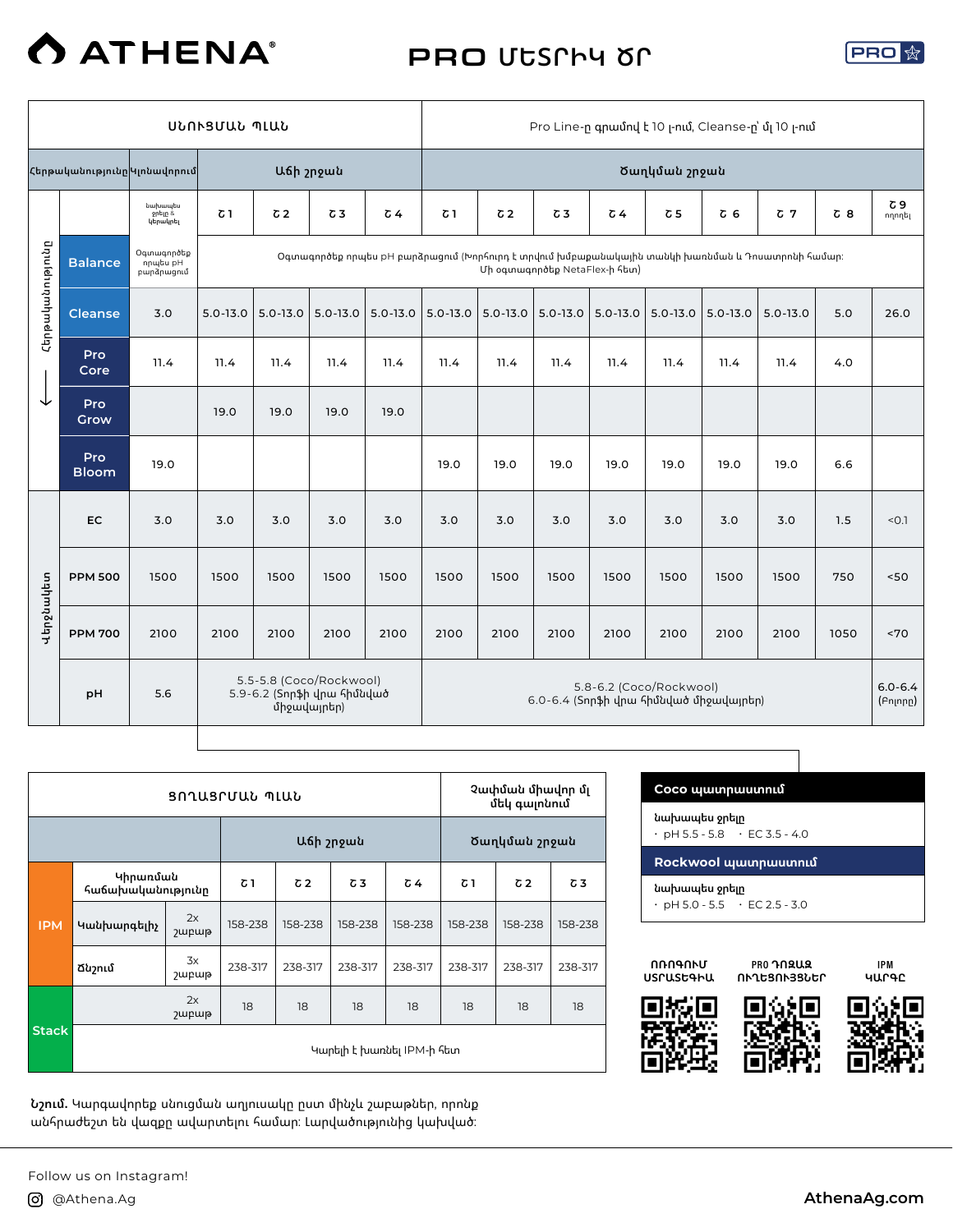

#### PRO **PROGRAM METRIK**

**PRO** 

|            | PROGRAMI I USHQIMIT                                                                                                                                                                     |                    |              |                                                            |                |                | Pro Line është në gram për 10 L, Cleanse është ml për 10 L |                |                |                                                            |                |              |              |      |                           |  |
|------------|-----------------------------------------------------------------------------------------------------------------------------------------------------------------------------------------|--------------------|--------------|------------------------------------------------------------|----------------|----------------|------------------------------------------------------------|----------------|----------------|------------------------------------------------------------|----------------|--------------|--------------|------|---------------------------|--|
|            | Rendi i<br>përzierjes                                                                                                                                                                   | Klon               |              |                                                            | Vegjetativ     |                |                                                            |                |                |                                                            | Lulezim        |              |              |      |                           |  |
|            |                                                                                                                                                                                         | Pre Soak<br>& Feed | J1           | J2                                                         | J <sub>3</sub> | J <sub>4</sub> | J <sub>1</sub>                                             | J <sub>2</sub> | J <sub>5</sub> | J <sub>4</sub>                                             | J <sub>5</sub> | J 6          | J7           | J8   | J 9<br>SHPERLARJE         |  |
|            | Rendi i përzierjes<br>Përdorni si<br><b>Balance</b><br>Përdorni si pH lart (Rekomandohet për përzierjen e rezervuarëve të serisë dhe Dosatronit. Mos e përdorni me NetaFlex)<br>pH lart |                    |              |                                                            |                |                |                                                            |                |                |                                                            |                |              |              |      |                           |  |
|            | <b>Cleanse</b>                                                                                                                                                                          | 3.0                | $5.0 - 13.0$ | $5.0 - 13.0$                                               | $5.0 - 13.0$   | $5.0 - 13.0$   | $5.0 - 13.0$                                               | $5.0 - 13.0$   | $5.0 - 13.0$   | $5.0 - 13.0$                                               | $5.0 - 13.0$   | $5.0 - 13.0$ | $5.0 - 13.0$ | 5.0  | 26.0                      |  |
|            | Pro<br>Core                                                                                                                                                                             | 11.4               | 11.4         | 11.4                                                       | 11.4           | 11.4           | 11.4                                                       | 11.4           | 11.4           | 11.4                                                       | 11.4           | 11.4         | 11.4         | 4.0  |                           |  |
|            | Pro<br>Grow                                                                                                                                                                             |                    | 19.0         | 19.0                                                       | 19.0           | 19.0           |                                                            |                |                |                                                            |                |              |              |      |                           |  |
|            | Pro<br><b>Bloom</b>                                                                                                                                                                     | 19.0               |              |                                                            |                |                | 19.0                                                       | 19.0           | 19.0           | 19.0                                                       | 19.0           | 19.0         | 19.0         | 6.6  |                           |  |
|            | <b>EC</b>                                                                                                                                                                               | 3.0                | 3.0          | 3.0                                                        | 3.0            | 3.0            | 3.0                                                        | 3.0            | 3.0            | 3.0                                                        | 3.0            | 3.0          | 3.0          | 1.5  | < 0.1                     |  |
|            | <b>PPM 500</b>                                                                                                                                                                          | 1500               | 1500         | 1500                                                       | 1500           | 1500           | 1500                                                       | 1500           | 1500           | 1500                                                       | 1500           | 1500         | 1500         | 750  | 50<                       |  |
| Objektivat | <b>PPM 700</b>                                                                                                                                                                          | 2100               | 2100         | 2100                                                       | 2100           | 2100           | 2100                                                       | 2100           | 2100           | 2100                                                       | 2100           | 2100         | 2100         | 1050 | ~5                        |  |
|            | pH                                                                                                                                                                                      | 5.6                |              | 5.5-5.8 (Coco/Rockwool)<br>5.9-6.2 (Mediume me bazë torfe) |                |                |                                                            |                |                | 5.5-5.8 (Coco/Rockwool)<br>5.9-6.2 (Mediume me bazë torfe) |                |              |              |      | $6.0 - 6.4$<br>(Gjithçka) |  |

|              |                       |            | <b>PROGRAMI SPRAY</b> |                |         |                                   | Të gjitha matjet<br>janë ml për 10 L |         |         |  |
|--------------|-----------------------|------------|-----------------------|----------------|---------|-----------------------------------|--------------------------------------|---------|---------|--|
|              |                       |            |                       | Vegjetativ     |         |                                   | Lulezim                              |         |         |  |
|              | Frekuenca e aplikimit |            | J 1                   | J <sub>2</sub> | J3      | J 4                               | J 1                                  | J2      | J3      |  |
| <b>IPM</b>   | Parandaluese          | 2x<br>Jave | 158-238               | 158-238        | 158-238 | 158-238                           | 158-238                              | 158-238 | 158-238 |  |
|              | Presioni              | 3x<br>Jave | 238-317               | 238-317        | 238-317 | 238-317                           | 238-317                              | 238-317 | 238-317 |  |
|              |                       | 2x<br>Jave | 18                    | 18             | 18      | 18                                | 18                                   | 18      | 18      |  |
| <b>Stack</b> |                       |            |                       |                |         | Mund të përzihet së bashku me IPM |                                      |         |         |  |

**Shënim:** Rregulloni grafikun e furnizimit sipas deri në javët e nevojshme për të përfunduar një vrapim. Varet nga tendosja.

| Coco Përgatitja                           |  |
|-------------------------------------------|--|
| Para ujit                                 |  |
| $\cdot$ pH 5.5 - 5.8 $\cdot$ EC 3.5 - 4.0 |  |
| <b>Rockwool Përgatitja</b>                |  |
|                                           |  |
| Para ujit                                 |  |



DHËZIMET E DOZIMIT PRO

PROCEDURAT E IPM LINE







Na ndiqni në Instagram!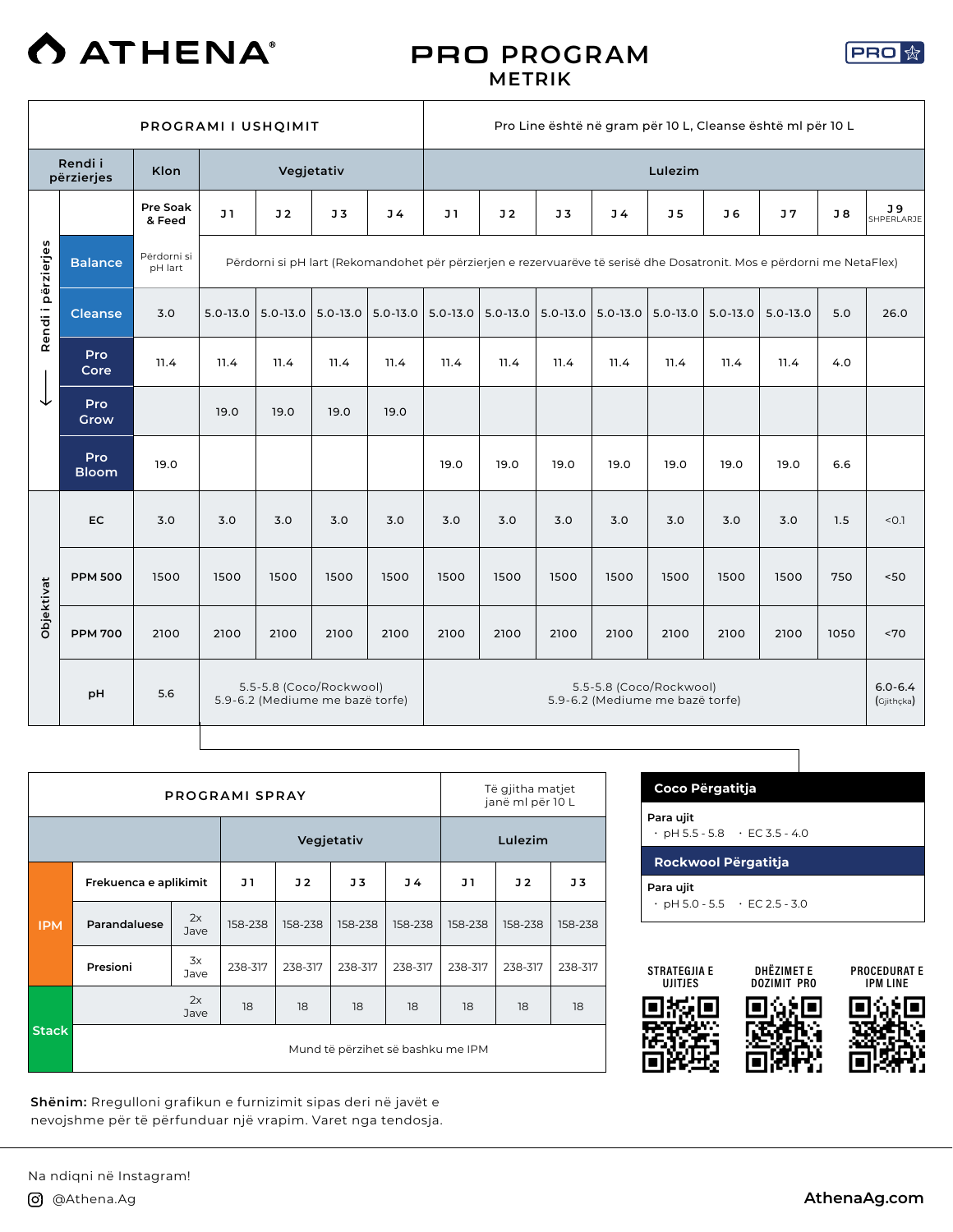

**ةيذغتلا جمانرب** PRO



|                 |                  |                                           | ءاذغل اجمءان رب |                         |                                                   |                                                                                                    |             |              | ن ولياج ليكل ليم وه رهطمليا ، Pro Line دح اوليا ن ولياغ ليل مارج لياب |                                                   |                |             |              |                |                       |
|-----------------|------------------|-------------------------------------------|-----------------|-------------------------|---------------------------------------------------|----------------------------------------------------------------------------------------------------|-------------|--------------|-----------------------------------------------------------------------|---------------------------------------------------|----------------|-------------|--------------|----------------|-----------------------|
|                 | طلخلا بيترت      | خماسنتسدا                                 |                 |                         | وتابذإ                                            |                                                                                                    |             |              |                                                                       |                                                   | راهزإ          |             |              |                |                       |
|                 |                  | قبسما عقنانا<br>قيذغت &                   | $1\epsilon$     | $2 \epsilon$            | $3\epsilon$                                       | $4\epsilon$                                                                                        | $1\epsilon$ | $2 \epsilon$ | $3 \epsilon$                                                          | $4\epsilon$                                       | 5 <sub>ε</sub> | 6E          | ع 7          | 8 <sub>ε</sub> | ع 9<br>نطشا           |
| طنقلنا ب يوتر ت | <b>Balance</b>   | امدنء ممدختسا<br>pH لما نوكدٍ<br>العفتر م |                 |                         |                                                   | لما ن وكيا مدنىء 404هـ فتسا pH مع مصدحتسة لا .ن ورتاسودو ن ازخلا ت اطلخا 4. ص6ر العفتر م NetaFlex) |             |              |                                                                       |                                                   |                |             |              |                |                       |
| ↓               | <b>Cleanse</b>   | 1.0                                       |                 | $2.0 - 5.0$   2.0 - 5.0 | $2.0 - 5.0$                                       | $2.0 - 5.0$                                                                                        | $2.0 - 5.0$ | $2.0 - 5.0$  | $2.0 - 5.0$                                                           | $2.0 - 5.0$                                       | $2.0 - 5.0$    | $2.0 - 5.0$ | $ 2.0 - 5.0$ | 2.0            | 10                    |
|                 | Pro Core         | 4.3                                       | 4.3             | 4.3                     | 4.3                                               | 4.3                                                                                                | 4.3         | 4.3          | 4.3                                                                   | 4.3                                               | 4.3            | 4.3         | 4.3          | 1.5            |                       |
|                 | <b>Pro Grow</b>  |                                           | 7.2             | 7.2                     | 7.2                                               | 7.2                                                                                                |             |              |                                                                       |                                                   |                |             |              |                |                       |
|                 | <b>Pro Bloom</b> | 7.2                                       |                 |                         |                                                   |                                                                                                    | 7.2         | 7.2          | 7.2                                                                   | 7.2                                               | 7.2            | 7.2         | 7.2          | 2.5            |                       |
|                 | <b>EC</b>        | 3.0                                       | 3.0             | 3.0                     | 3.0                                               | 3.0                                                                                                | 3.0         | 3.0          | 3.0                                                                   | 3.0                                               | 3.0            | 3.0         | 3.0          | 1.5            | < 0.1                 |
|                 | <b>PPM 500</b>   | 1500                                      | 1500            | 1500                    | 1500                                              | 1500                                                                                               | 1500        | 1500         | 1500                                                                  | 1500                                              | 1500           | 1500        | 1500         | 750            | $<50$                 |
| فدادهأل         | <b>PPM 700</b>   | 2100                                      | 2100            | 2100                    | 2100                                              | 2100                                                                                               | 2100        | 2100         | 2100                                                                  | 2100                                              | 2100           | 2100        | 2100         | 1050           | ~170                  |
|                 | pH               | 5.6                                       |                 |                         | 5.5-5.8 (Coco/Rockwool)<br>(ثخ ل اطئ اسو) 5.9-6.2 |                                                                                                    |             |              |                                                                       | 5.8-6.2 (Coco/Rockwool)<br>(ٹخ ل اطئ اسو) 6.4-6.0 |                |             |              |                | $6.0 - 6.4$<br>(لكلا) |

|              |              |                          | ش رڌا ج مانرڊ  |        |                       |                   | نول اج لكل لء ت اس اي قل الك |        |        |  |
|--------------|--------------|--------------------------|----------------|--------|-----------------------|-------------------|------------------------------|--------|--------|--|
|              |              |                          |                |        | ىتابذإ                |                   | راهزإ                        |        |        |  |
|              | شرراا جمانرب | ع 1                      | $2\epsilon$    | ع 3    | $4\epsilon$           | $2\epsilon$<br>1٤ |                              | ع 3    |        |  |
| <b>IPM</b>   | Preventative | عوبسi<br>x 2             |                | 60-90  | 60-90                 | 60-90             | 60-90                        | 60-90  | 60-90  |  |
|              | طغضلا        | عوبسرا<br>x <sub>3</sub> | 90-120         | 90-120 | 90-120                | 90-120            | 90-120                       | 90-120 | 90-120 |  |
|              |              | عوبسرا<br>x <sub>2</sub> | $\overline{7}$ | 7      | 7                     | 7                 | 7                            | 7      | 7      |  |
| <b>Stack</b> |              |                          |                |        | ـذا ع.م 4طلخدٍ م4 IPM |                   |                              |        |        |  |

 عيباسأل ا ًقفو ةيذغتلا ططخم طبضا **:ةظحالم** .داهج إلى المحل عن التي يرجل الى امك إلى تم زال ل

IPM LINE **تاءارجإ**

**ريضحت Coco**

 $\cdot$  pH 5.5 - 5.8  $\cdot$  EC 3.5 - 4.0

 $\cdot$  pH 5.0 - 5.5  $\cdot$  EC 2.5 - 3.0

**ةعرج** PRO **ةيداشرإ دعاوق**

П

68⊡

**ريضحت Rockwool**

**قبسملا عقنلا**

**قبسملا عقنلا**

**يرلا ةيجيتارتسإ**

城區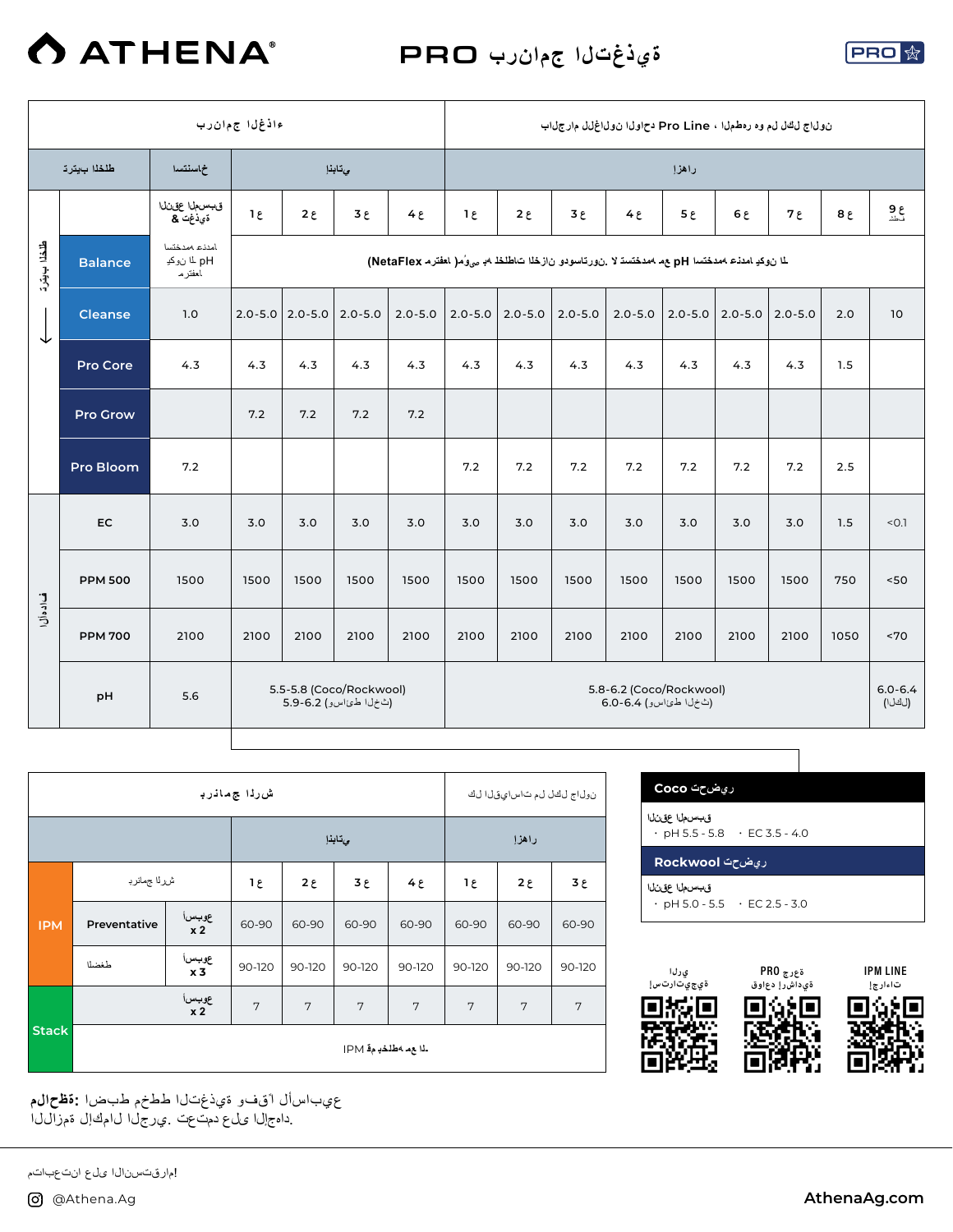

**يرتملا ةيذغتلا جمانرب** PRO



|             |                     |                                                | ءاذغل اجمءان رب |                                                  |        |              |             |              |              |                                                                                                       |             |      | لكال لم وه رهطمل ا 10 رت ل Pro Line ، رتال 10 لكال مارج ل اب |        |                       |
|-------------|---------------------|------------------------------------------------|-----------------|--------------------------------------------------|--------|--------------|-------------|--------------|--------------|-------------------------------------------------------------------------------------------------------|-------------|------|--------------------------------------------------------------|--------|-----------------------|
|             | طلخلا بيترت         | خماسنتسدا                                      |                 |                                                  | يتابذإ |              |             |              |              |                                                                                                       | راهزإ       |      |                                                              |        |                       |
|             |                     | عقنانا<br>قبسملا<br>ةَيْ ذْغِتْ &              | $1\epsilon$     | $2 \epsilon$                                     | ع 3    | $4 \epsilon$ | $1\epsilon$ | $2 \epsilon$ | $3 \epsilon$ | 4E                                                                                                    | $5\epsilon$ | 6 ي  | $7\epsilon$                                                  | $8\xi$ | ع 9<br>نطشا           |
| طلقا بابقرة | <b>Balance</b>      | مدختسا<br>نوكد امددع<br><b>L</b> pH<br>العفترم |                 |                                                  |        |              |             |              |              | لما نوكدِ امدنـّ ممدختسا pH مم ممدختسة لا _نورتاسودو نازخلا تـاطلخلــهـدٍ بـه وُمـ( العفترم NetaFlex) |             |      |                                                              |        |                       |
| ↓           | <b>Cleanse</b>      | 3.0                                            | $5.0 - 13.0$    | $  5.0 - 13.0   5.0 - 13.0  $                    |        |              |             |              |              | $5.0 - 13.0$ $5.0 - 13.0$ $5.0 - 13.0$ $5.0 - 13.0$ $5.0 - 13.0$ $5.0 - 13.0$ $5.0 - 13.0$            |             |      | $5.0 - 13.0$                                                 | 5.0    | 26.0                  |
|             | Pro Core            | 11.4                                           | 11.4            | 11.4                                             | 11.4   | 11.4         | 11.4        | 11.4         | 11.4         | 11.4                                                                                                  | 11.4        | 11.4 | 11.4                                                         | 4.0    |                       |
|             | <b>Pro Grow</b>     |                                                | 19.0            | 19.0                                             | 19.0   | 19.0         |             |              |              |                                                                                                       |             |      |                                                              |        |                       |
|             | Pro<br><b>Bloom</b> | 19.0                                           |                 |                                                  |        |              | 19.0        | 19.0         | 19.0         | 19.0                                                                                                  | 19.0        | 19.0 | 19.0                                                         | 6.6    |                       |
|             | EC                  | 3.0                                            | 3.0             | 3.0                                              | 3.0    | 3.0          | 3.0         | 3.0          | 3.0          | 3.0                                                                                                   | 3.0         | 3.0  | 3.0                                                          | 1.5    | < 0.1                 |
|             | <b>PPM 500</b>      | 1500                                           | 1500            | 1500                                             | 1500   | 1500         | 1500        | 1500         | 1500         | 1500                                                                                                  | 1500        | 1500 | 1500                                                         | 750    | 50                    |
| فدادهأل     | <b>PPM 700</b>      | 2100                                           | 2100            | 2100                                             | 2100   | 2100         | 2100        | 2100         | 2100         | 2100                                                                                                  | 2100        | 2100 | 2100                                                         | 1050   | ~170                  |
|             | pH                  | 5.6                                            |                 | 5.5-5.8 (Coco/Rockwool)<br>(ٹخل اطئ اسو) 5.9-6.2 |        |              |             |              |              | 5.8-6.2 (Coco/Rockwool)<br>(ثخ ل اطئ اسو) 6.4-6.0                                                     |             |      |                                                              |        | $6.0 - 6.4$<br>(لكلا) |

|              |             |                          | ش رڈا ج مانر با |         |             |                         | رتل 10 لڭل لم تاس!يقل! لڭ |             |         |  |  |
|--------------|-------------|--------------------------|-----------------|---------|-------------|-------------------------|---------------------------|-------------|---------|--|--|
|              |             |                          |                 | ىتابذإ  |             |                         | راهزإ                     |             |         |  |  |
|              | شرلا جمانرب | ع 1                      | $2\epsilon$     | 3٤      | $4\epsilon$ |                         | $2\epsilon$               | $3\epsilon$ |         |  |  |
| <b>IPM</b>   | ىئاقو       | عوبسi<br>x 2             |                 | 158-238 | 158-238     | 158-238                 | 158-238                   | 158-238     | 158-238 |  |  |
|              | طغضلا       | عوبس <br>X <b>3</b>      | 238-317         | 238-317 | 238-317     | 238-317                 | 238-317                   | 238-317     | 238-317 |  |  |
|              |             | عوبسرا<br>x <sub>2</sub> | 18              | 18      | 18          | 18                      | 18                        | 18          | 18      |  |  |
| <b>Stack</b> |             |                          |                 |         |             | ـذا ع مـ 4طلخد م قـ IPM |                           |             |         |  |  |

 عيباسأل ا ًقفو ةيذغتلا ططخم طبضا **:ةظحالم** .داهجإل\ ىلع دمت¢ت .ي رجل\ ل|مكإل ةمزالJل|

| رىضحت Coco                                                |  |
|-----------------------------------------------------------|--|
| قسسملا عقنلا<br>$\cdot$ pH 5.5 - 5.8 $\cdot$ EC 3.5 - 4.0 |  |
|                                                           |  |
| رىضحت Rockwool                                            |  |



!مارقتسنال اىلع انتعباتم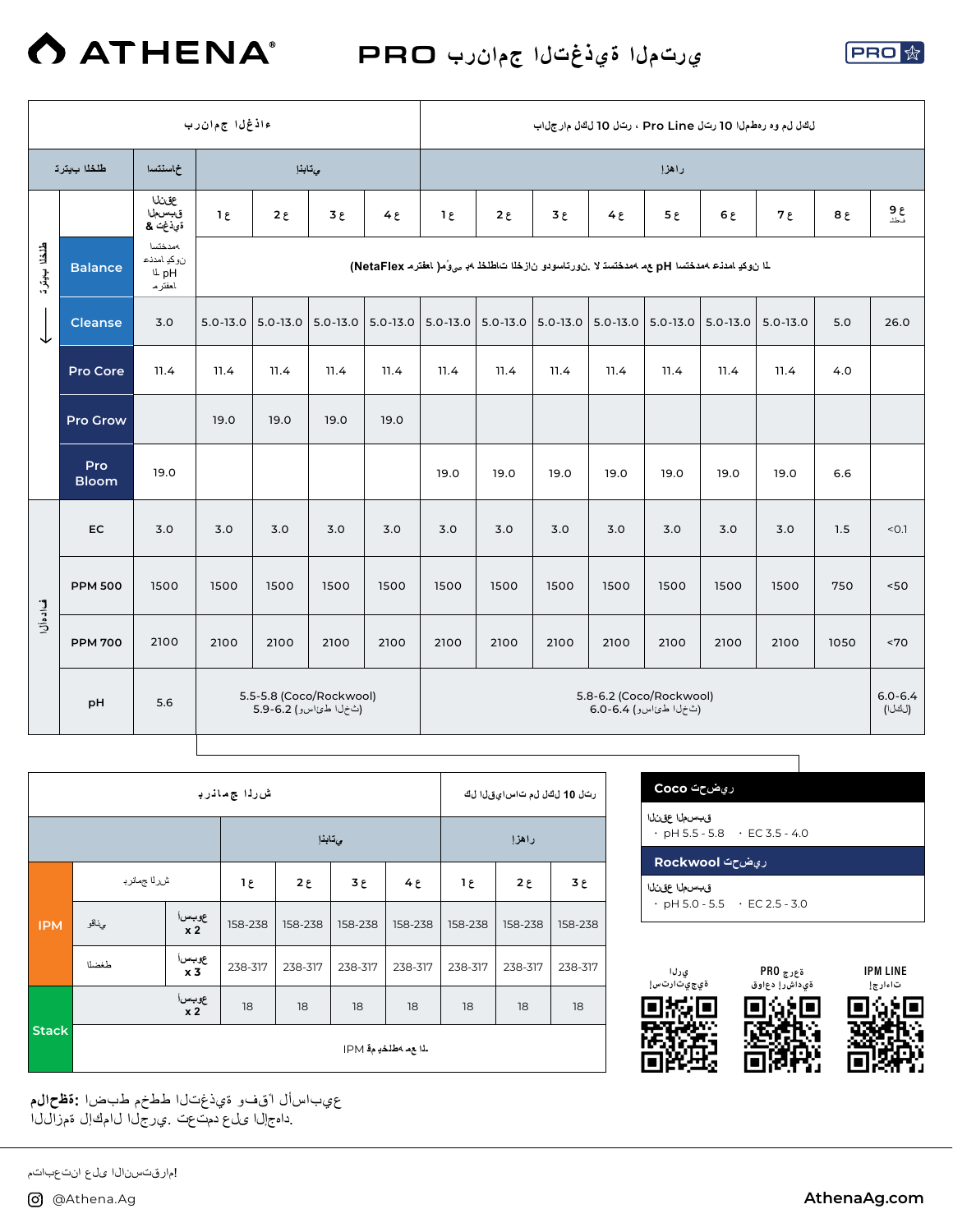

PRO **PROGRAMM**



|                             |                                | <b>FUTTERPROGRAMM</b>     |             |                                                                                                    |                |                | Pro Line ist in Gramm pro Gallone angegeben, Cleanse in ml pro Gallone |                |                |                                                           |                |                |             |                |                       |
|-----------------------------|--------------------------------|---------------------------|-------------|----------------------------------------------------------------------------------------------------|----------------|----------------|------------------------------------------------------------------------|----------------|----------------|-----------------------------------------------------------|----------------|----------------|-------------|----------------|-----------------------|
|                             | Reihenfolge der<br>Vermischung | Klon                      |             | Vegetativ                                                                                          |                |                |                                                                        | <b>Blüte</b>   |                |                                                           |                |                |             |                |                       |
|                             |                                | Vorweichen<br>und füttern | W1          | W <sub>2</sub>                                                                                     | W <sub>3</sub> | W <sub>4</sub> | W1                                                                     | W <sub>2</sub> | W <sub>3</sub> | W4                                                        | W <sub>5</sub> | W <sub>6</sub> | W7          | W <sub>8</sub> | W9<br>SPÜLEN          |
|                             | <b>Balance</b>                 | Als pH-Up<br>verwenden    |             | Als pH-Up verwenden (Empfohlen für Batch-tankmischung und Dosatron. Nicht mit Netaflex verwenden.) |                |                |                                                                        |                |                |                                                           |                |                |             |                |                       |
|                             | <b>Cleanse</b>                 | 1.0                       | $2.0 - 5.0$ | $2.0 - 5.0$                                                                                        | $2.0 - 5.0$    |                | $2.0 - 5.0$ 2.0 - 5.0                                                  | $2.0 - 5.0$    | $2.0 - 5.0$    | $2.0 - 5.0$                                               | $2.0 - 5.0$    | $2.0 - 5.0$    | $2.0 - 5.0$ | 2.0            | 10                    |
| Reihenfolge der Vermischung | Pro Core                       | 4.3                       | 4.3         | 4.3                                                                                                | 4.3            | 4.3            | 4.3                                                                    | 4.3            | 4.3            | 4.3                                                       | 4.3            | 4.3            | 4.3         | 1.5            |                       |
|                             | <b>Pro Grow</b>                |                           | 7.2         | 7.2                                                                                                | 7.2            | 7.2            |                                                                        |                |                |                                                           |                |                |             |                |                       |
| ↓                           | Pro Bloom                      | 7.2                       |             |                                                                                                    |                |                | 7.2                                                                    | 7.2            | 7.2            | 7.2                                                       | 7.2            | 7.2            | 7.2         | 2.5            |                       |
|                             | <b>EC</b>                      | 3.0                       | 3.0         | 3.0                                                                                                | 3.0            | 3.0            | 3.0                                                                    | 3.0            | 3.0            | 3.0                                                       | 3.0            | 3.0            | 3.0         | 1.5            | < 0.1                 |
|                             | <b>PPM 500</b>                 | 1500                      | 1500        | 1500                                                                                               | 1500           | 1500           | 1500                                                                   | 1500           | 1500           | 1500                                                      | 1500           | 1500           | 1500        | 750            | 50<                   |
| Ziel                        | <b>PPM 700</b>                 | 2100                      | 2100        | 2100                                                                                               | 2100           | 2100           | 2100                                                                   | 2100           | 2100           | 2100                                                      | 2100           | 2100           | 2100        | 1050           | ~5                    |
|                             | pH                             | 5.6                       |             | 5.5-5.8 (Coco/Rockwool)<br>5.9-6.2 (Torf basierte Medien)                                          |                |                |                                                                        |                |                | 5.8-6.2 (Coco/Rockwool)<br>6.0-6.4 (Torf basierte Medien) |                |                |             |                | $6.0 - 6.4$<br>(Alle) |
|                             |                                |                           |             |                                                                                                    |                |                |                                                                        |                |                |                                                           |                |                |             |                |                       |

|              | <b>SPRITZPROGRAMM</b> |          |        |                |                |                              |        | Alle Messungen sind in<br>ml pro Gallone |        |  |  |
|--------------|-----------------------|----------|--------|----------------|----------------|------------------------------|--------|------------------------------------------|--------|--|--|
|              |                       |          |        | Vegetativ      | <b>Blüte</b>   |                              |        |                                          |        |  |  |
|              | Anwendungshäufigkeit  |          | W1     | W <sub>2</sub> | W <sub>3</sub> | W4                           | W 1    | W <sub>2</sub>                           | W 3    |  |  |
| <b>IPM</b>   | Vorbeugend            | 2x Woche | 60-90  | 60-90          | 60-90          | 60-90                        | 60-90  | 60-90                                    | 60-90  |  |  |
|              | <b>Druck</b>          | 3x Woche | 90-120 | 90-120         | 90-120         | 90-120                       | 90-120 | 90-120                                   | 90-120 |  |  |
|              |                       | 2x Woche | 7      | 7              | 7              | 7                            | 7      | 7                                        | 7      |  |  |
| <b>Stack</b> |                       |          |        |                |                | Kann mit IPM gemischt werden |        |                                          |        |  |  |

**Note:** Passen Sie die Futtertabelle entsprechend an bis Wochen benötigt, um einen Lauf abzuschließen. Stramm abhängig.

| <b>Coco Vorbereitung</b>                                |                                           |
|---------------------------------------------------------|-------------------------------------------|
| Vorweichen<br>$\cdot$ pH 5.5 - 5.8 $\cdot$ EC 3.5 - 4.0 |                                           |
| <b>Rockwool Vorbereitung</b>                            |                                           |
| Vorweichen                                              | $\cdot$ pH 5.0 - 5.5 $\cdot$ EC 2.5 - 3.0 |